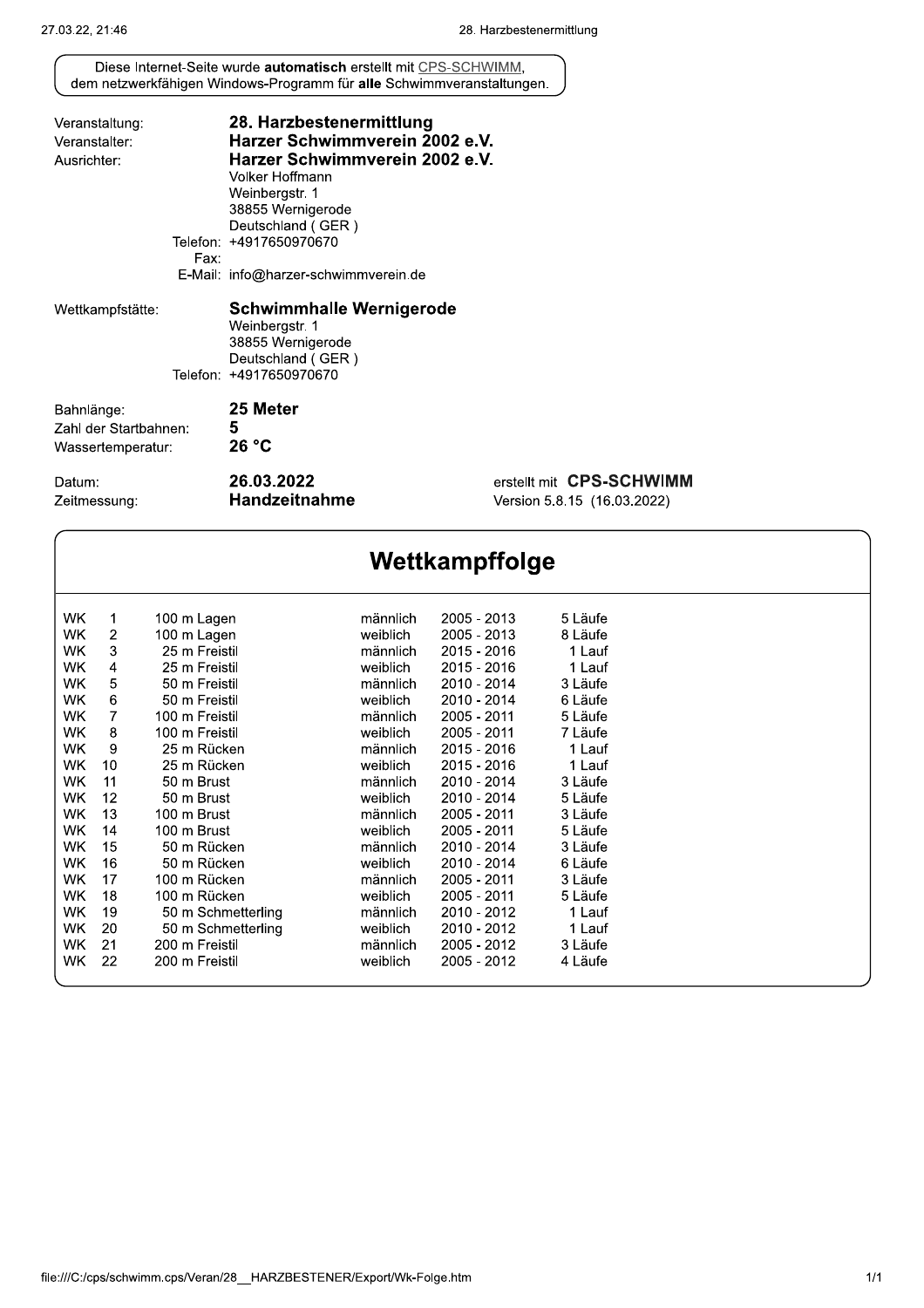| Veranstaltung: |
|----------------|
| Ort:           |
| Datum:         |

# 28. Harzbestenermittlung<br>Wernigerode<br>26.03.2022

|                               | Zahl der Meldungen | (Wettkampf 1 - 22) |              |          |  |
|-------------------------------|--------------------|--------------------|--------------|----------|--|
|                               |                    | Aktive             | Einzelstarts | Staffeln |  |
| 1. Halberstädter SV           | <b>LSV 13</b>      | 10                 | 47           |          |  |
| 2. HSV Wernigerode 2002       | <b>LSV 13</b>      | 39                 | 143          |          |  |
| 3. MTK Bad Harzburg 1886      | <b>LSV 09</b>      | 4                  | 12           |          |  |
| 4. PSV 90 Dessau-Anhalt       | <b>LSV 13</b>      | 14                 | 50           |          |  |
| 5. TSG. GutsMuths Quedlinburg | <b>LSV 13</b>      | 12                 | 45           |          |  |
| 6. Union 1861 Schönebeck      | <b>LSV 13</b>      | 21                 | 65           |          |  |
|                               |                    | 100                | 362          | 0        |  |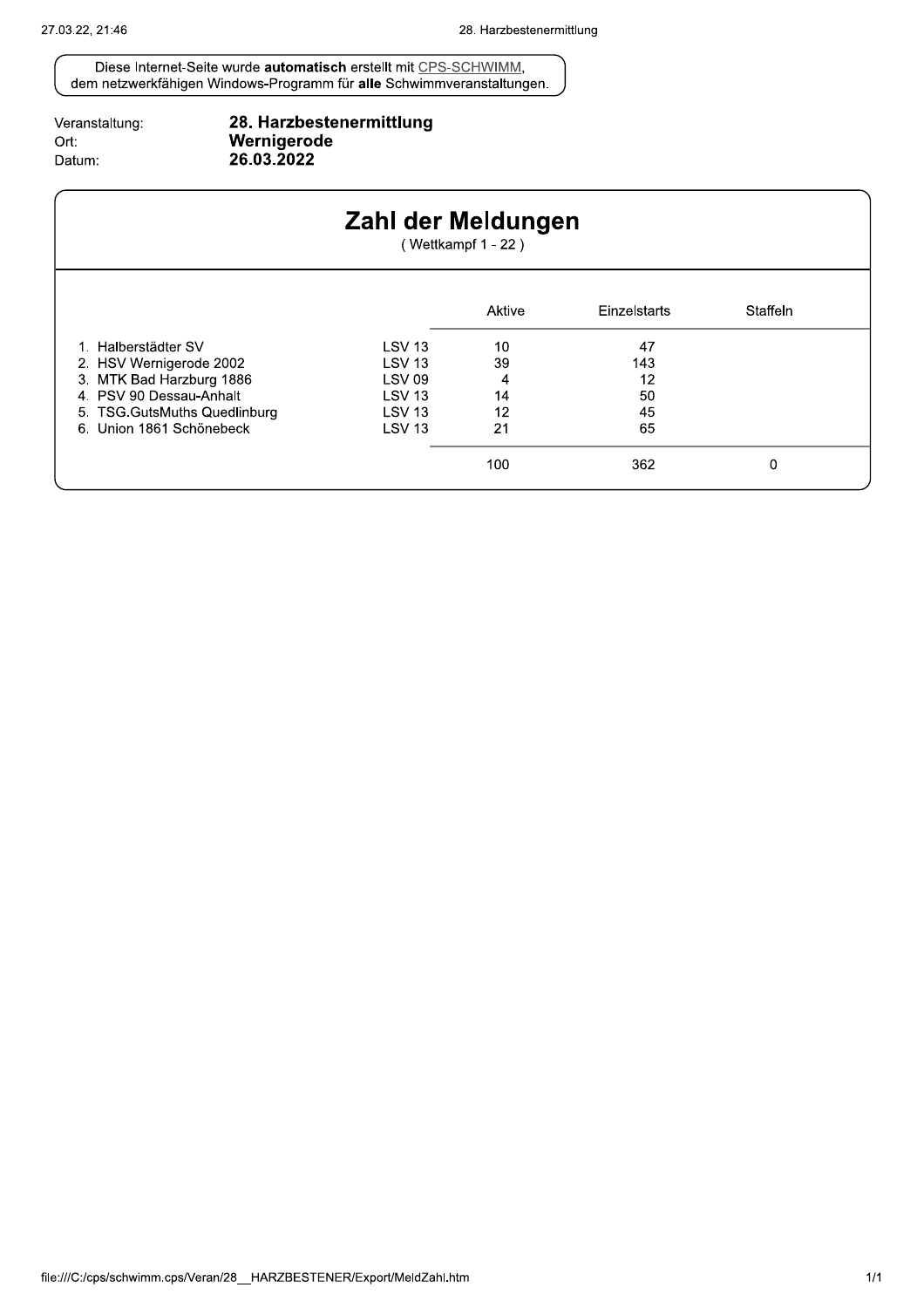28. Harzbestenermittlung Veranstaltung: Wernigerode Ort: 26.03.2022 Datum: 1. Veranstaltungs-Abschnitt Datum: 26.03.2022 Beginn: 13:00 Uhr **Wettkampf1** 100 m Lagen (männlich, 2005 - 2013) Jahrgang 2013 **Lennard Fricke**  $(2013)$ HSV Wernigerode 2002 **DISQUALIFIZIERT:** Auf der Teilstrecke Delphin die Arme nicht gleicheitig über Wasser nach vorn geführt (Uhrzeit der Bekanntgabe:13:25Uhr) **Marvin Krebs**  $(2013)$ HSV Wernigerode 2002 **DISQUALIFIZIERT:** Auf der Teilstrecke Delphinn die Arme nicht gleicheitig nach vorne geführt (Uhrzeit der Bekanntgabe: 13:26 Uhr) nicht am Start Jesse Maume  $(2013)$ HSV Wernigerode 2002 Jahrgang 2012 1. Simon Lamprecht  $(2012)$ **TSG.GutsMuths Quedlinburg** 1:40,63 Jahrgang 2011 1. Vico Mamier  $(2011)$ HSV Wernigerode 2002 1:41,96 2. William Sewerin  $(2011)$ Halberstädter SV 1:50,28 3. Theo Möser  $(2011)$ Halberstädter SV 1:55.06 Jahrgang 2009 1. Eric Psoch  $(2009)$ Union 1861 Schönebeck 1:29.04 2. Tom Dirk Seppelt  $(2009)$ Union 1861 Schönebeck 1:32,85 Jahrgänge 2007-2008 1. Felix Psoch  $(2007)$ Union 1861 Schönebeck 1:21,63 2. Theodor Goedeke  $(2007)$ HSV Wernigerode 2002  $1:22.40$ Union 1861 Schönebeck 3. Mattia Joel Zenker  $(2008)$ 1:29.13 PSV 90 Dessau-Anhalt 4. Finn-Luis Erbring  $(2008)$ 1:29.45 Niclas Friedrich  $(2008)$ PSV 90 Dessau-Anhalt nicht am Start Union 1861 Schönebeck nicht am Start **Kurt Meyer**  $(2008)$ **Jahrgänge 2005-2006** 1. Maximilian Queitzsch  $(2005)$ PSV 90 Dessau-Anhalt 1:09.29 2. Jakob Bauer  $(2005)$ HSV Wernigerode 2002  $1:10.25$ 3. John Sebastian Wilsdorf Union 1861 Schönebeck  $1:15,67$  $(2005)$ 4. Max Heydecke  $(2006)$ **TSG.GutsMuths Quedlinburg** 1:16,93 5. Marwen Sewerin Halberstädter SV  $(2006)$ 1:18.25 6. Erik Geisler  $(2006)$ HSV Wernigerode 2002 1:19,39

```
Wettkampf 2
      100 m Lagen
```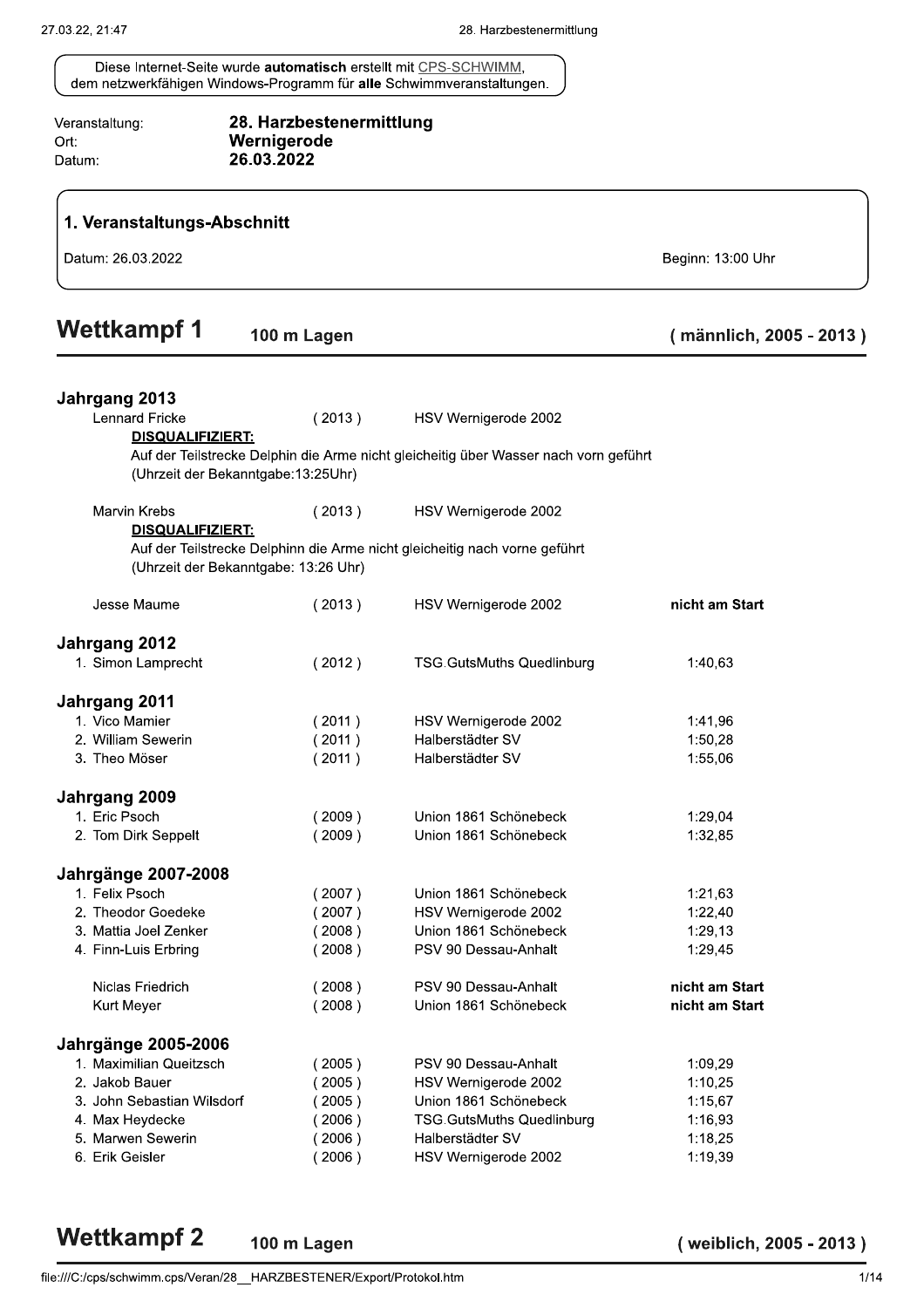| Jahrgang 2013                                                                                                            |                  |                                                                        |                    |
|--------------------------------------------------------------------------------------------------------------------------|------------------|------------------------------------------------------------------------|--------------------|
| 1. Lucy Born                                                                                                             | (2013)           | HSV Wernigerode 2002                                                   | 1:44,75            |
| Amalia Kuhnhardt                                                                                                         | (2013)           | HSV Wernigerode 2002                                                   |                    |
| DISQUALIFIZIERT:<br>(Uhrzeit der Bekanntgabe: _13_:37__ Uhr)                                                             |                  | Schwimmerin hat Teilstrecke Rücken nicht in Rückenlage beendet         |                    |
| Neele Schupp                                                                                                             | (2013)           | HSV Wernigerode 2002                                                   |                    |
| DISQUALIFIZIERT:<br>Teilstrecke Delphin nicht in waagerrechter Ebene über Wasser<br>(Uhrzeit der Bekanntgabe: 13:48 Uhr) |                  |                                                                        |                    |
| Pauline Gebhardt                                                                                                         | (2013)           | Halberstädter SV                                                       | nicht am Start     |
| Jahrgang 2012                                                                                                            |                  |                                                                        |                    |
| 1. Lotte Schupp                                                                                                          | (2012)           | HSV Wernigerode 2002                                                   | 1:35,03            |
| 2. Gina König                                                                                                            | (2012)           | <b>TSG.GutsMuths Quedlinburg</b>                                       | 1:53,44            |
| Ronja Schrader                                                                                                           | (2012)           | HSV Wernigerode 2002                                                   | nicht am Start     |
| Jahrgang 2011                                                                                                            |                  |                                                                        |                    |
| 1. Damaris Hensen                                                                                                        | (2011)           | PSV 90 Dessau-Anhalt                                                   | 1:30,10            |
| 2. Matilda Frieda Kischel<br>3. Kimi Hechler                                                                             | (2011)<br>(2011) | Halberstädter SV                                                       | 1:39,82<br>1:58,22 |
|                                                                                                                          |                  | HSV Wernigerode 2002                                                   |                    |
| Nora Völkner<br>DISQUALIFIZIERT:                                                                                         | (2011)           | HSV Wernigerode 2002                                                   |                    |
| (Uhrzeit der Bekanntgabe: 13:40 Uhr)                                                                                     |                  | Führte auf der Teilstrecke Brust die Beine nicht in waagerechter ebene |                    |
| Louisa Meyer                                                                                                             | (2011)           | HSV Wernigerode 2002                                                   | nicht am Start     |
| Jahrgang 2010                                                                                                            |                  |                                                                        |                    |
| 1. Hanna Gottschalt                                                                                                      | (2010)           | <b>TSG.GutsMuths Quedlinburg</b>                                       | 1:32,12            |
| 2. Charlotte Ahrend<br>3. Lilli Sulecki                                                                                  | (2010)<br>(2010) | HSV Wernigerode 2002<br>Union 1861 Schönebeck                          | 1:34,38            |
| 4. Ida Helene Anna Bujak                                                                                                 | (2010)           | HSV Wernigerode 2002                                                   | 1:37,53<br>1:37,83 |
| 5. Maja Dannenberg                                                                                                       | (2010)           | Union 1861 Schönebeck                                                  | 1:48,68            |
| 6. Victoria Foersterling                                                                                                 | (2010)           | HSV Wernigerode 2002                                                   | 2:07,03            |
| Neele Charlott Hennig                                                                                                    | (2010)           | Union 1861 Schönebeck                                                  |                    |
| DISQUALIFIZIERT:<br>Starterin startete vor dem Startsignal                                                               |                  |                                                                        |                    |
| (Uhrzeit der Bekanntgabe: 13:50 Uhr)                                                                                     |                  |                                                                        |                    |
| Hermine Beier                                                                                                            | (2010)           | MTK Bad Harzburg 1886                                                  | abgemeldet         |
| Jahrgang 2009                                                                                                            |                  |                                                                        |                    |
| 1. Emma Gottschalt<br>2. Rosalie Kokott                                                                                  | (2009)<br>(2009) | <b>TSG.GutsMuths Quedlinburg</b><br><b>TSG.GutsMuths Quedlinburg</b>   | 1:27,44<br>1:36,44 |
| Marlen Sewerin                                                                                                           | (2009)           | Halberstädter SV                                                       | nicht am Start     |
| <b>Jahrgänge 2007-2008</b>                                                                                               |                  |                                                                        |                    |
| 1. Ann-Sophie Stein                                                                                                      | (2007)           | PSV 90 Dessau-Anhalt                                                   | 1:23,37            |
| 2. Frieda Kopf                                                                                                           | (2007)           | PSV 90 Dessau-Anhalt                                                   | 1:23,47            |
| 3. Marlene Storch                                                                                                        | (2007)           | <b>TSG.GutsMuths Quedlinburg</b>                                       | 1:26,10            |
|                                                                                                                          | (2008)           | HSV Wernigerode 2002                                                   | 1:28,54            |
| 4. Amy Hentschel                                                                                                         | (2008)<br>(2007) | PSV 90 Dessau-Anhalt<br>Halberstädter SV                               | 1:29,69<br>1:30,52 |
| 5. Jovita Judith Hensen                                                                                                  |                  |                                                                        |                    |
| 6. Mara Borcherd<br>7. Nele Jäger                                                                                        | (2008)           | TSG.GutsMuths Quedlinburg                                              | 1:34,13            |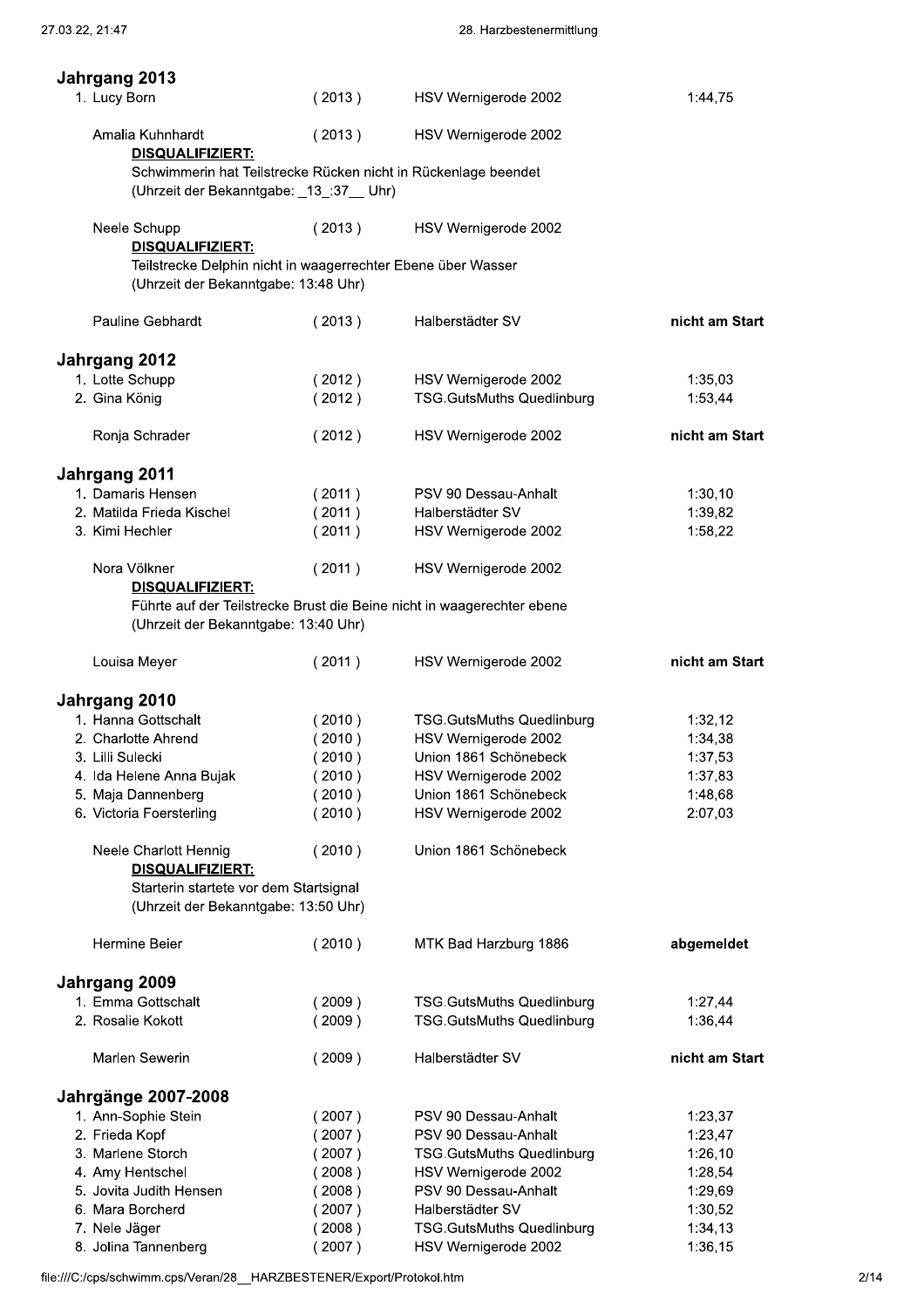| Clara Bauer                                                          | (2008)                                                                                 | HSV Wernigerode 2002                                     |                         |  |
|----------------------------------------------------------------------|----------------------------------------------------------------------------------------|----------------------------------------------------------|-------------------------|--|
| DISQUALIFIZIERT:                                                     |                                                                                        |                                                          |                         |  |
| Start vorm Starsignal                                                | (Uhrzeit der Bekanntgabe: 13:46 Uhr)                                                   |                                                          |                         |  |
| Charlotte Möser                                                      | (2007)                                                                                 | Halberstädter SV                                         |                         |  |
| DISQUALIFIZIERT:                                                     |                                                                                        |                                                          |                         |  |
|                                                                      | Teilstrecke Rücken nicht in Rückenlage beendet<br>(Uhrzeit der Bekanntgabe: 13:48 Uhr) |                                                          |                         |  |
| <b>Jahrgänge 2005-2006</b>                                           |                                                                                        |                                                          |                         |  |
| 1. Frederike Mätzing                                                 | (2006)                                                                                 | HSV Wernigerode 2002                                     | 1:21,00                 |  |
| 2. Wenke Bansemir                                                    | $2006$ )                                                                               | Union 1861 Schönebeck                                    | 1:23,12                 |  |
| 3. Amy Meyer                                                         | (2006)                                                                                 | Halberstädter SV                                         | 1:23,25                 |  |
| 4. Tony Mercedes Schiemann                                           | (2006)                                                                                 | HSV Wernigerode 2002                                     | 1:25,81                 |  |
| 5. Charlotte Paula Raetzer                                           | (2006)                                                                                 | <b>TSG.GutsMuths Quedlinburg</b>                         | 1:30,81                 |  |
| Meral Hamut                                                          | (2006)                                                                                 | MTK Bad Harzburg 1886                                    | abgemeldet              |  |
| <b>Wettkampf 3</b>                                                   | 25 m Freistil                                                                          |                                                          | (männlich, 2015 - 2016) |  |
|                                                                      |                                                                                        |                                                          |                         |  |
| Jahrgang 2015                                                        |                                                                                        |                                                          |                         |  |
| 1. Aaron Völkner                                                     | (2015)                                                                                 | HSV Wernigerode 2002                                     | 0:29,86                 |  |
| 2. Jenke Tschirner                                                   | (2015)                                                                                 | HSV Wernigerode 2002                                     | 0:36,59                 |  |
| 3. Noah Joel Schaffner                                               | (2015)                                                                                 | HSV Wernigerode 2002                                     | 0:55,15                 |  |
|                                                                      |                                                                                        |                                                          |                         |  |
| <b>Wettkampf 4</b>                                                   | 25 m Freistil                                                                          |                                                          | (weiblich, 2015 - 2016) |  |
| Jahrgang 2015                                                        |                                                                                        |                                                          |                         |  |
| 1. Alina Trosien                                                     | (2015)                                                                                 | HSV Wernigerode 2002                                     | 0:30,29                 |  |
| 2. Scholz Emma                                                       | (2015)                                                                                 | HSV Wernigerode 2002                                     | 0:31,75                 |  |
|                                                                      |                                                                                        |                                                          |                         |  |
| <b>Wettkampf 5</b>                                                   | 50 m Freistil                                                                          |                                                          | (männlich, 2010 - 2014) |  |
| Jahrgang 2013                                                        |                                                                                        |                                                          |                         |  |
| 1. Lennard Fricke                                                    | (2013)                                                                                 | HSV Wernigerode 2002                                     | 0:56,06                 |  |
| 2. Marvin Krebs                                                      | (2013)                                                                                 | HSV Wernigerode 2002                                     | 1:08,38                 |  |
| 3. Jesse Maume                                                       | (2013)                                                                                 | HSV Wernigerode 2002                                     | 1:22,10                 |  |
| Jahrgang 2012                                                        |                                                                                        |                                                          |                         |  |
| 1. Simon Lamprecht<br>2. Lukas Kumpe                                 | (2012)<br>(2012)                                                                       | <b>TSG.GutsMuths Quedlinburg</b><br>HSV Wernigerode 2002 | 0:42,28<br>0:58,53      |  |
| 3. Bennet Schnöckel                                                  | (2012)                                                                                 | HSV Wernigerode 2002                                     | 1:00,12                 |  |
| Jahrgang 2011                                                        |                                                                                        |                                                          |                         |  |
| 1. Adrian Hoppe                                                      | (2011)                                                                                 | Halberstädter SV                                         | 0:37,91                 |  |
| 2. Erik Leopold Krüger                                               | (2011)                                                                                 | PSV 90 Dessau-Anhalt                                     | 0:41,21                 |  |
| 3. Emil Gustav Moll                                                  | (2011)                                                                                 | PSV 90 Dessau-Anhalt                                     | 0:43,21                 |  |
| 4. William Sewerin<br>5. Aaron Benedict Engels                       | (2011)<br>(2011)                                                                       | Halberstädter SV<br>PSV 90 Dessau-Anhalt                 | 0:43,31<br>0:44,03      |  |
| 6. Theo Möser                                                        | (2011)                                                                                 | Halberstädter SV                                         | 0:46,31                 |  |
| file:///C:/cps/schwimm.cps/Veran/28_HARZBESTENER/Export/Protokol.htm |                                                                                        |                                                          |                         |  |
|                                                                      |                                                                                        |                                                          |                         |  |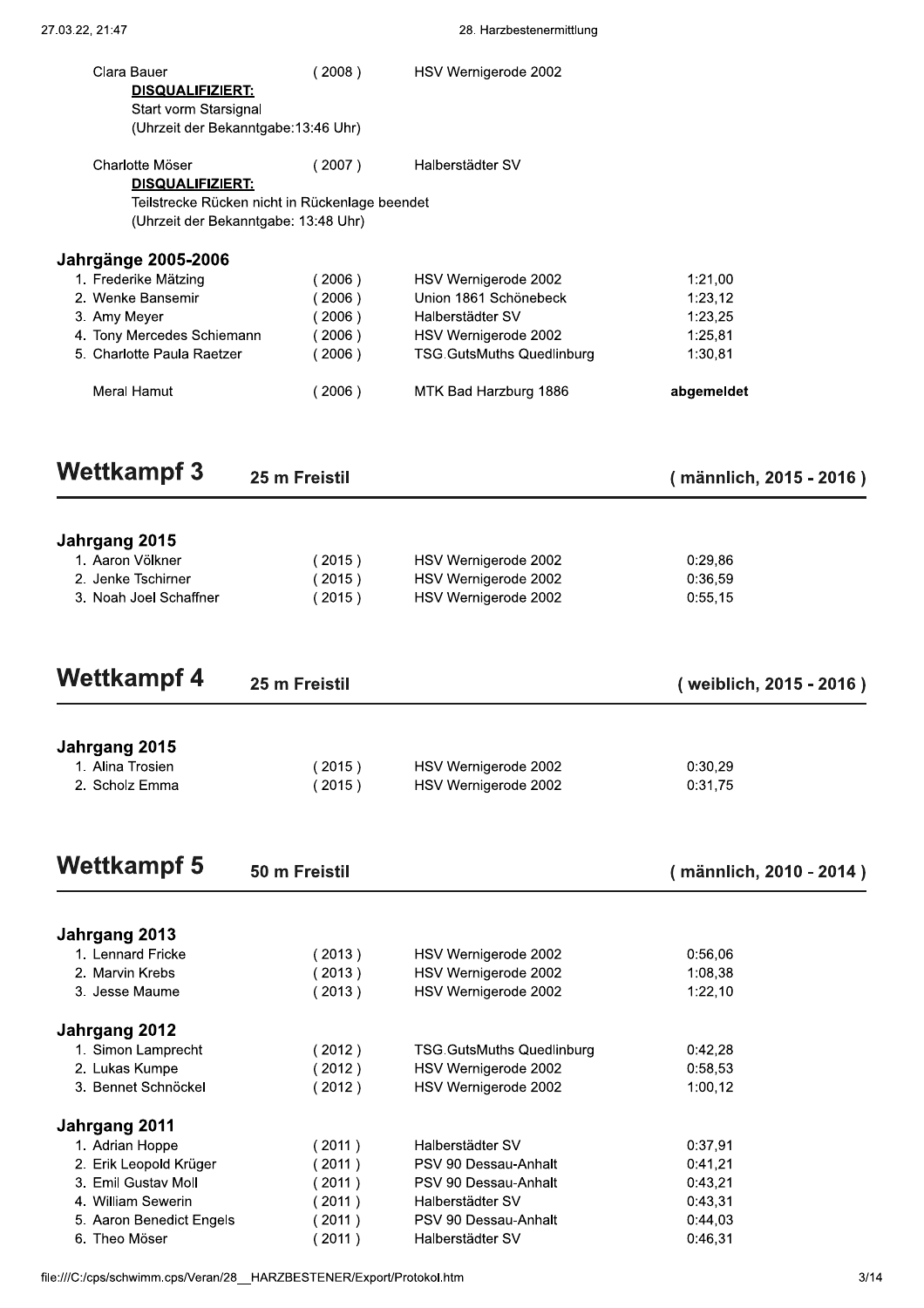| <b>Wettkampf 6</b>                  | 50 m Freistil |                                                   | (weiblich, 2010 - 2014) |
|-------------------------------------|---------------|---------------------------------------------------|-------------------------|
| Jahrgang 2010<br>Schilling Finn     | (2010)        | <b>TSG.GutsMuths Quedlinburg</b>                  | nicht am Start          |
| 27.03.22, 21:47<br>7. Adrian Wronna | (2011)        | 28. Harzbestenermittlung<br>Union 1861 Schönebeck | 0:48,25                 |
|                                     |               |                                                   |                         |

| 1:03,19<br>1:03,90<br>1:13,31<br>1:37,06<br>0:42,34<br>0:43,82<br>0:43,82<br>0:46,08<br>0:37,60<br>0:41,57<br>0:44,60 | HSV Wernigerode 2002<br>HSV Wernigerode 2002<br>HSV Wernigerode 2002<br>HSV Wernigerode 2002<br>HSV Wernigerode 2002<br>HSV Wernigerode 2002<br>HSV Wernigerode 2002<br>Halberstädter SV<br>PSV 90 Dessau-Anhalt | (2014)<br>(2014)<br>(2014)<br>(2014)<br>(2013)<br>(2013)<br>(2013)<br>(2013)<br>(2013) | Jahrgang 2014<br>1. Rubi Stillke<br>2. Mia Sofie Kutzner<br>3. Lena Krahe<br>4. Jette Wollmann<br>1. Neele Schupp<br>2. Lucy Born<br>Amalia Kuhnhardt<br>4. Pauline Gebhardt |
|-----------------------------------------------------------------------------------------------------------------------|------------------------------------------------------------------------------------------------------------------------------------------------------------------------------------------------------------------|----------------------------------------------------------------------------------------|------------------------------------------------------------------------------------------------------------------------------------------------------------------------------|
|                                                                                                                       |                                                                                                                                                                                                                  |                                                                                        | Jahrgang 2013                                                                                                                                                                |
|                                                                                                                       |                                                                                                                                                                                                                  |                                                                                        |                                                                                                                                                                              |
|                                                                                                                       |                                                                                                                                                                                                                  |                                                                                        |                                                                                                                                                                              |
|                                                                                                                       |                                                                                                                                                                                                                  |                                                                                        |                                                                                                                                                                              |
|                                                                                                                       |                                                                                                                                                                                                                  |                                                                                        |                                                                                                                                                                              |
|                                                                                                                       |                                                                                                                                                                                                                  |                                                                                        |                                                                                                                                                                              |
|                                                                                                                       |                                                                                                                                                                                                                  |                                                                                        |                                                                                                                                                                              |
|                                                                                                                       |                                                                                                                                                                                                                  |                                                                                        |                                                                                                                                                                              |
|                                                                                                                       |                                                                                                                                                                                                                  |                                                                                        |                                                                                                                                                                              |
|                                                                                                                       |                                                                                                                                                                                                                  |                                                                                        |                                                                                                                                                                              |
|                                                                                                                       |                                                                                                                                                                                                                  |                                                                                        | Tamara Höll                                                                                                                                                                  |
|                                                                                                                       |                                                                                                                                                                                                                  |                                                                                        | DISQUALIFIZIERT:                                                                                                                                                             |
|                                                                                                                       |                                                                                                                                                                                                                  |                                                                                        | Start vor dem Startsignal                                                                                                                                                    |
|                                                                                                                       |                                                                                                                                                                                                                  |                                                                                        | (Uhrzeit der Bekanntgabe: 14:12 Uhr)                                                                                                                                         |
|                                                                                                                       |                                                                                                                                                                                                                  |                                                                                        | Jahrgang 2012                                                                                                                                                                |
|                                                                                                                       | HSV Wernigerode 2002                                                                                                                                                                                             | (2012)                                                                                 | 1. Lotte Schupp                                                                                                                                                              |
|                                                                                                                       | PSV 90 Dessau-Anhalt                                                                                                                                                                                             | (2012)                                                                                 | 2. Leni Biddermann                                                                                                                                                           |
|                                                                                                                       | HSV Wernigerode 2002                                                                                                                                                                                             | (2012)                                                                                 | 3. Leni Stillke                                                                                                                                                              |
| 0:48,56                                                                                                               | HSV Wernigerode 2002                                                                                                                                                                                             | (2012)                                                                                 | 4. Sarah Leßmann                                                                                                                                                             |
| 0:49,22                                                                                                               | <b>TSG.GutsMuths Quedlinburg</b>                                                                                                                                                                                 | (2012)                                                                                 | 5. Gina König                                                                                                                                                                |
| nicht am Start                                                                                                        | HSV Wernigerode 2002                                                                                                                                                                                             | (2012)                                                                                 | Ronja Schrader                                                                                                                                                               |
|                                                                                                                       |                                                                                                                                                                                                                  |                                                                                        | Jahrgang 2011                                                                                                                                                                |
| 0:36,53                                                                                                               | PSV 90 Dessau-Anhalt                                                                                                                                                                                             | (2011)                                                                                 | 1. Damaris Hensen                                                                                                                                                            |
| 0:38,67                                                                                                               | Halberstädter SV                                                                                                                                                                                                 | (2011)                                                                                 | 2. Matilda Frieda Kischel                                                                                                                                                    |
| 0:39,72                                                                                                               | HSV Wernigerode 2002                                                                                                                                                                                             | (2011)                                                                                 | 3. Nele Nicklisch                                                                                                                                                            |
| 0:46,68                                                                                                               | <b>TSG.GutsMuths Quedlinburg</b>                                                                                                                                                                                 | (2011)                                                                                 | 4. Ida Lotte Stephan                                                                                                                                                         |
| 0:47,65                                                                                                               | PSV 90 Dessau-Anhalt                                                                                                                                                                                             | (2011)                                                                                 | 5. Lily Huber                                                                                                                                                                |
| 0:50,47                                                                                                               | PSV 90 Dessau-Anhalt                                                                                                                                                                                             | (2011)                                                                                 | 6. Emma Huber                                                                                                                                                                |
| 0:53,37                                                                                                               | HSV Wernigerode 2002                                                                                                                                                                                             | (2011)                                                                                 | 7. Hannah Krahe                                                                                                                                                              |
| 0:54,41                                                                                                               | Union 1861 Schönebeck                                                                                                                                                                                            | (2011)                                                                                 | 8. Lina Schenk                                                                                                                                                               |
|                                                                                                                       | HSV Wernigerode 2002                                                                                                                                                                                             | (2011)                                                                                 | Kimi Hechler<br>DISQUALIFIZIERT:                                                                                                                                             |
|                                                                                                                       |                                                                                                                                                                                                                  |                                                                                        | Start vor dem Startsignal<br>(Uhrzeit der Bekanntgabe: 14:09 Uhr)                                                                                                            |
| nicht am Start                                                                                                        |                                                                                                                                                                                                                  |                                                                                        |                                                                                                                                                                              |
|                                                                                                                       |                                                                                                                                                                                                                  |                                                                                        |                                                                                                                                                                              |
|                                                                                                                       |                                                                                                                                                                                                                  |                                                                                        | Jahrgang 2010                                                                                                                                                                |
| 0:35,34                                                                                                               | HSV Wernigerode 2002                                                                                                                                                                                             | (2010)                                                                                 | 1. Charlotte Ahrend                                                                                                                                                          |
| nicht am Start                                                                                                        | MTK Bad Harzburg 1886                                                                                                                                                                                            | (2010)                                                                                 | Hermine Beier                                                                                                                                                                |
|                                                                                                                       | HSV Wernigerode 2002                                                                                                                                                                                             | (2011)                                                                                 | Louisa Meyer                                                                                                                                                                 |

# **f 7** 100 m Freistil<br>s/Veran/28\_HARZBESTENER/Export/Protokol.ht Wettkampf 7 100 m Freistil (männlich, 2005 - 2011)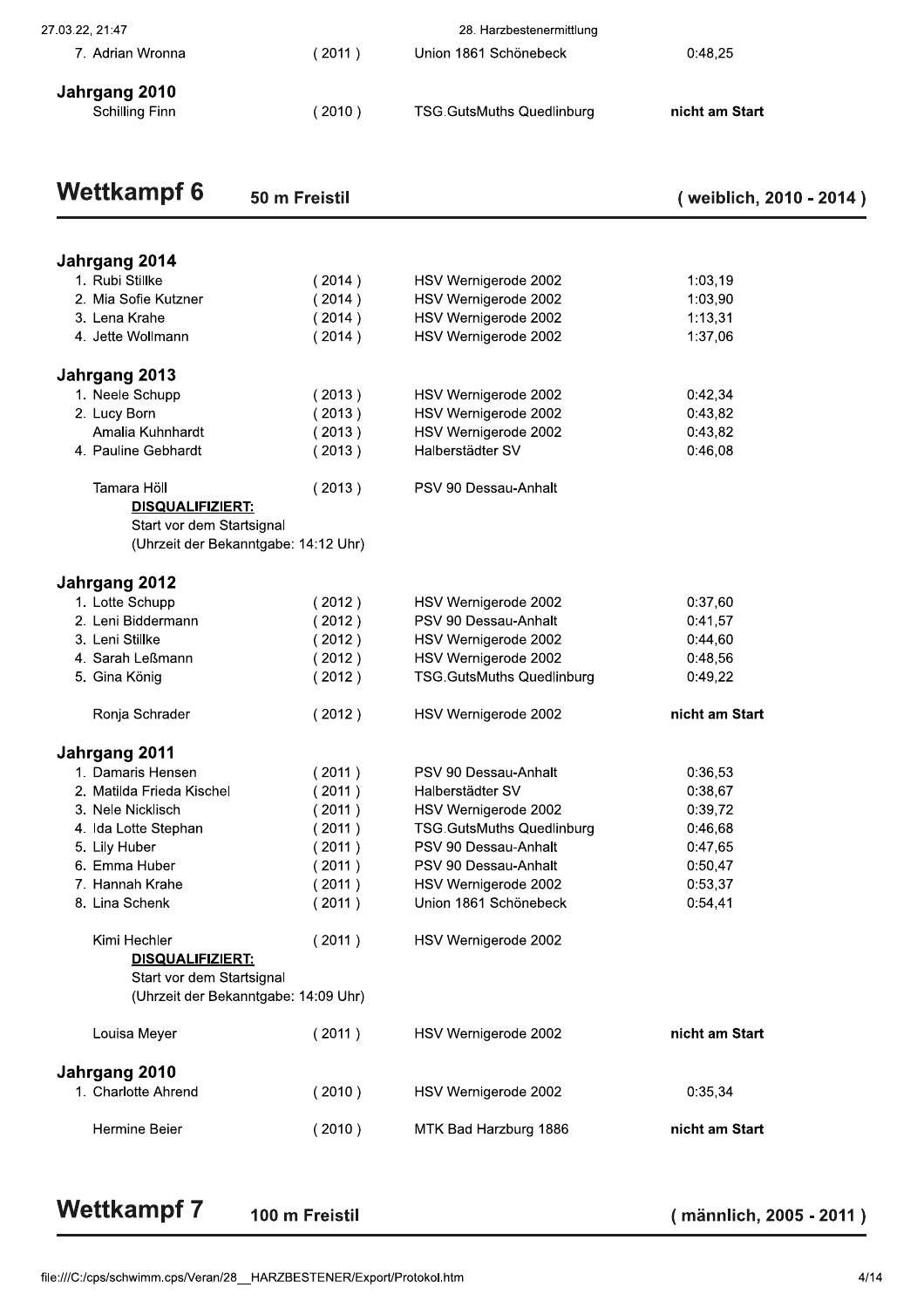| Jahrgang 2011                               |        |                                  |                |
|---------------------------------------------|--------|----------------------------------|----------------|
| 1. Adrian Hoppe                             | (2011) | Halberstädter SV                 | 1:26,23        |
| 2. Vico Mamier                              | (2011) | HSV Wernigerode 2002             | 1:30,33        |
| 3. Erik Leopold Krüger                      | (2011) | PSV 90 Dessau-Anhalt             | 1:41,60        |
| 4. Aaron Benedict Engels                    | (2011) | PSV 90 Dessau-Anhalt             | 1:46,83        |
| Emil Gustav Moll<br><b>DISQUALIFIZIERT:</b> | (2011) | PSV 90 Dessau-Anhalt             |                |
| Start vor dem Startsignal                   |        |                                  |                |
| (Uhrzeit der Bekanntgabe: 16:16 Uhr)        |        |                                  |                |
| Jahrgang 2010                               |        |                                  |                |
| 1. Vincent Schasse                          | (2010) | Union 1861 Schönebeck            | 1:23,81        |
| Jahrgang 2009                               |        |                                  |                |
| 1. Eric Psoch                               | (2009) | Union 1861 Schönebeck            | 1:21,54        |
| <b>Jahrgänge 2007-2008</b>                  |        |                                  |                |
| 1. Marek Streve                             | (2007) | HSV Wernigerode 2002             | 1:12,12        |
| 2. Felix Psoch                              | (2007) | Union 1861 Schönebeck            | 1:12,47        |
| 3. Theodor Goedeke                          | (2007) | HSV Wernigerode 2002             | 1:13,46        |
| 4. Finn-Luis Erbring                        | (2008) | PSV 90 Dessau-Anhalt             | 1:15,59        |
| 5. Robert Ribbe                             | (2007) | <b>TSG.GutsMuths Quedlinburg</b> | 1:16,56        |
| 6. Tamino Zenker                            | (2008) | Union 1861 Schönebeck            | 1:16,82        |
| 7. Julian Wronna                            | (2008) | Union 1861 Schönebeck            | 1:28,22        |
| Philip Wohlfart                             | (2008) | MTK Bad Harzburg 1886            | nicht am Start |
| Niclas Friedrich                            | (2008) | PSV 90 Dessau-Anhalt             | nicht am Start |
| Kurt Meyer                                  | (2008) | Union 1861 Schönebeck            | nicht am Start |
| <b>Jahrgänge 2005-2006</b>                  |        |                                  |                |
| 1. Maximilian Queitzsch                     | (2005) | PSV 90 Dessau-Anhalt             | 1:00,78        |
| 2. Jakob Bauer                              | (2005) | HSV Wernigerode 2002             | 1:04,49        |
| John Sebastian Wilsdorf                     | (2005) | Union 1861 Schönebeck            | 1:04,49        |
| 4. Erik Geisler                             | (2006) | HSV Wernigerode 2002             | 1:09,47        |
| 5. Marwen Sewerin                           | (2006) | Halberstädter SV                 | 1:10,02        |
| 6. Max Heydecke                             | (2006) | TSG.GutsMuths Quedlinburg        | 1:13,16        |

# **Wettkampf 8**

(weiblich, 2005 - 2011)

| Jahrgang 2011             |          |                                  |         |
|---------------------------|----------|----------------------------------|---------|
| 1. Damaris Hensen         | 2011)    | PSV 90 Dessau-Anhalt             | 1:20.54 |
| 2. Matilda Frieda Kischel | 2011)    | Halberstädter SV                 | 1:28.72 |
| 3. Nele Nicklisch         | 2011)    | HSV Wernigerode 2002             | 1:34,60 |
| 4. Lotta Böhm             | 2011)    | Union 1861 Schönebeck            | 1:39,15 |
| 5. Hannah Krahe           | 2011)    | HSV Wernigerode 2002             | 1:58,56 |
| 6. Nora Völkner           | (2011)   | HSV Wernigerode 2002             | 2:19,56 |
| Jahrgang 2010             |          |                                  |         |
| 1. Neele Charlott Hennig  | (2010)   | Union 1861 Schönebeck            | 1:15,73 |
| 2. Charlotte Ahrend       | $2010$ ) | HSV Wernigerode 2002             | 1:21,30 |
| 3. Ida Helene Anna Bujak  | $2010$ ) | HSV Wernigerode 2002             | 1:27,94 |
| 4. Hanna Gottschalt       | $2010$ ) | <b>TSG.GutsMuths Quedlinburg</b> | 1:28,49 |
| 5. Clara Michalek         | 2010)    | Union 1861 Schönebeck            | 1:31,97 |
| 6. Lilli Sulecki          | 2010)    | Union 1861 Schönebeck            | 1:41,56 |
| 7. Victoria Foersterling  | 2010)    | HSV Wernigerode 2002             | 2:04.08 |
| Jahrgang 2009             |          |                                  |         |
| 1. Emma Gottschalt        | 2009)    | <b>TSG.GutsMuths Quedlinburg</b> | 1:22,47 |

file:///C:/cps/schwimm.cps/Veran/28\_\_HARZBESTENER/Export/Protokol.htm

100 m Freistil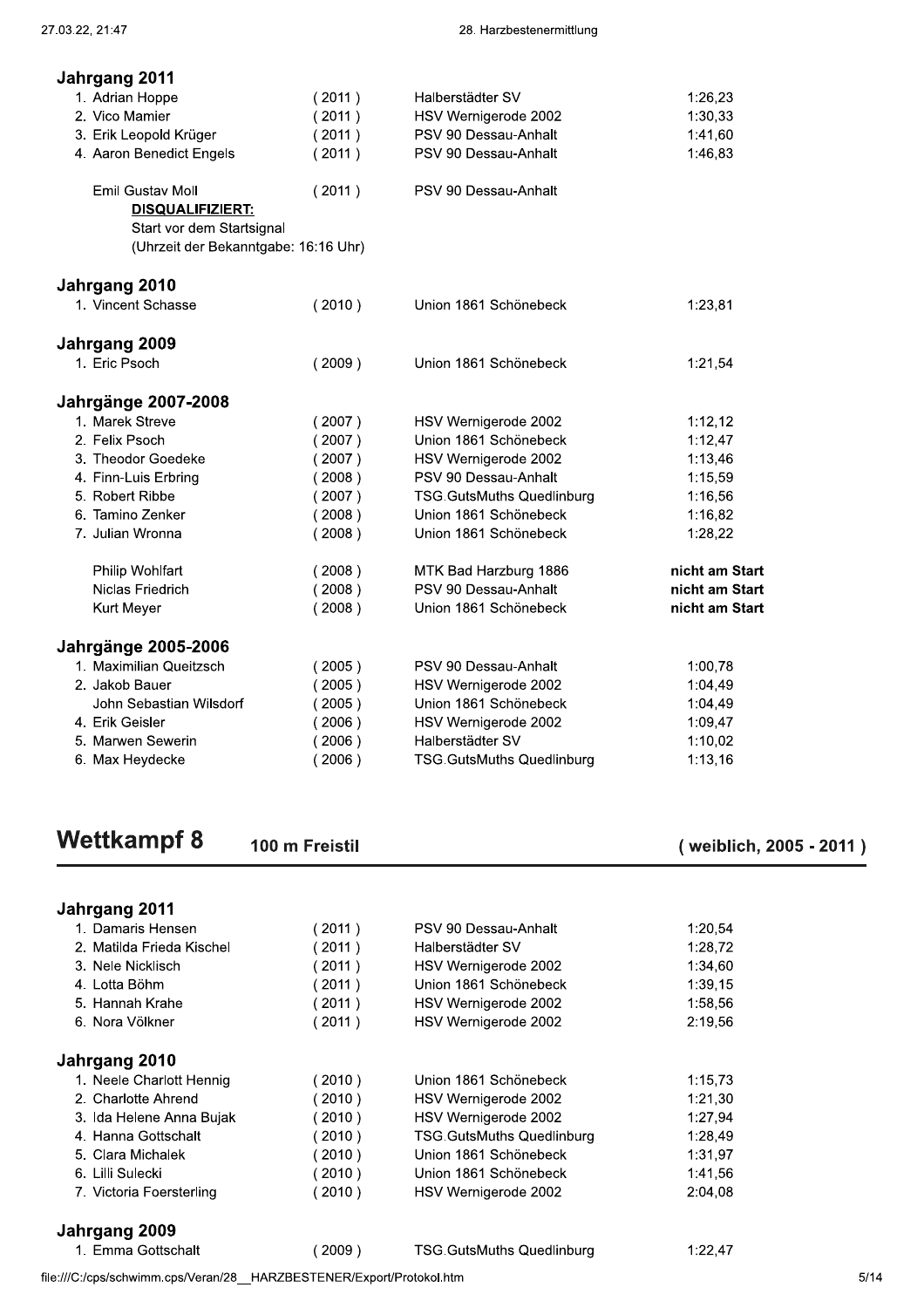| Jahrgang 2015<br>1. Alina Trosien<br>2. Scholz Emma     | (2015)<br>(2015) | HSV Wernigerode 2002<br>HSV Wernigerode 2002              | 0:29,75<br>0:34,56      |
|---------------------------------------------------------|------------------|-----------------------------------------------------------|-------------------------|
| <b>Wettkampf 10</b>                                     | 25 m Rücken      |                                                           | (weiblich, 2015 - 2016) |
|                                                         |                  |                                                           |                         |
| 3. Noah Joel Schaffner                                  | (2015)           | HSV Wernigerode 2002                                      | 0:57,15                 |
| Jahrgang 2015<br>1. Aaron Völkner<br>2. Jenke Tschirner | (2015)<br>(2015) | HSV Wernigerode 2002<br>HSV Wernigerode 2002              | 0:30,10<br>0:39,42      |
| <b>Wettkampf 9</b>                                      | 25 m Rücken      |                                                           | (männlich, 2015 - 2016) |
| Meral Hamut                                             | (2006)           | MTK Bad Harzburg 1886                                     | nicht am Start          |
| 4. Amy Meyer<br>5. Charlotte Paula Raetzer              | 2006)<br>(2006)  | Halberstädter SV<br><b>TSG.GutsMuths Quedlinburg</b>      | 1:12,68<br>1:25,97      |
| 3. Tony Mercedes Schiemann                              | 2006)            | HSV Wernigerode 2002                                      | 1:12,28                 |
| 2. Frederike Mätzing                                    | 2006)            | HSV Wernigerode 2002                                      | 1:10,91                 |
| <b>Jahrgänge 2005-2006</b><br>1. Wenke Bansemir         | (2006)           | Union 1861 Schönebeck                                     | 1:10,60                 |
| Ina Krapohl                                             | (2007)           | MTK Bad Harzburg 1886                                     | nicht am Start          |
|                                                         |                  |                                                           |                         |
| 11. Samantha Sulecki                                    | (2008)           | Union 1861 Schönebeck                                     | 1:42,64                 |
| 9. Jasmin Bardehle<br>10. Clara Bauer                   | (2008)<br>(2008) | Union 1861 Schönebeck<br>HSV Wernigerode 2002             | 1:23,88<br>1:24,28      |
| 8. Jolina Tannenberg                                    | (2007)           | HSV Wernigerode 2002                                      | 1:19,72                 |
| 7. Charlotte Möser                                      | (2007)           | Halberstädter SV                                          | 1:19,32                 |
| 6. Jovita Judith Hensen                                 | (2008)           | PSV 90 Dessau-Anhalt                                      | 1:19,12                 |
| 5. Mara Borcherd                                        | (2007)           | Halberstädter SV                                          | 1:17,54                 |
| 3. Frieda Kopf<br>4. Amy Hentschel                      | (2007)<br>(2008) | PSV 90 Dessau-Anhalt<br>HSV Wernigerode 2002              | 1:15,27<br>1:16,69      |
| 2. Kylie Melina Winter                                  | 2007)            | Union 1861 Schönebeck                                     | 1:14,03                 |
| 1. Ann-Sophie Stein                                     | (2007)           | PSV 90 Dessau-Anhalt                                      | 1:10,41                 |
| <b>Jahrgänge 2007-2008</b>                              |                  |                                                           |                         |
| Marlen Sewerin                                          | (2009)           | Halberstädter SV                                          | nicht am Start          |
| 2. Lotta Stockmann<br>3. Rosalie Kokott                 | (2009)<br>(2009) | Union 1861 Schönebeck<br><b>TSG.GutsMuths Quedlinburg</b> | 1:23,19<br>1:24,43      |
| 27.03.22, 21:47                                         |                  | 28. Harzbestenermittlung                                  |                         |
|                                                         |                  |                                                           |                         |

|                     |        |                                  | (männlich, 2010 - 20 |
|---------------------|--------|----------------------------------|----------------------|
| Jahrgang 2013       |        |                                  |                      |
| 1. Lennard Fricke   | 2013)  | HSV Wernigerode 2002             | 1:15,81              |
| 2. Marvin Krebs     | (2013) | HSV Wernigerode 2002             | 1:17,82              |
| 3. Jesse Maume      | (2013) | HSV Wernigerode 2002             | 1:19,21              |
| Jahrgang 2012       |        |                                  |                      |
| 1. Simon Lamprecht  | (2012) | <b>TSG.GutsMuths Quedlinburg</b> | 0:55,25              |
| 2. Bennet Schnöckel | (2012) | HSV Wernigerode 2002             | 1:31,75              |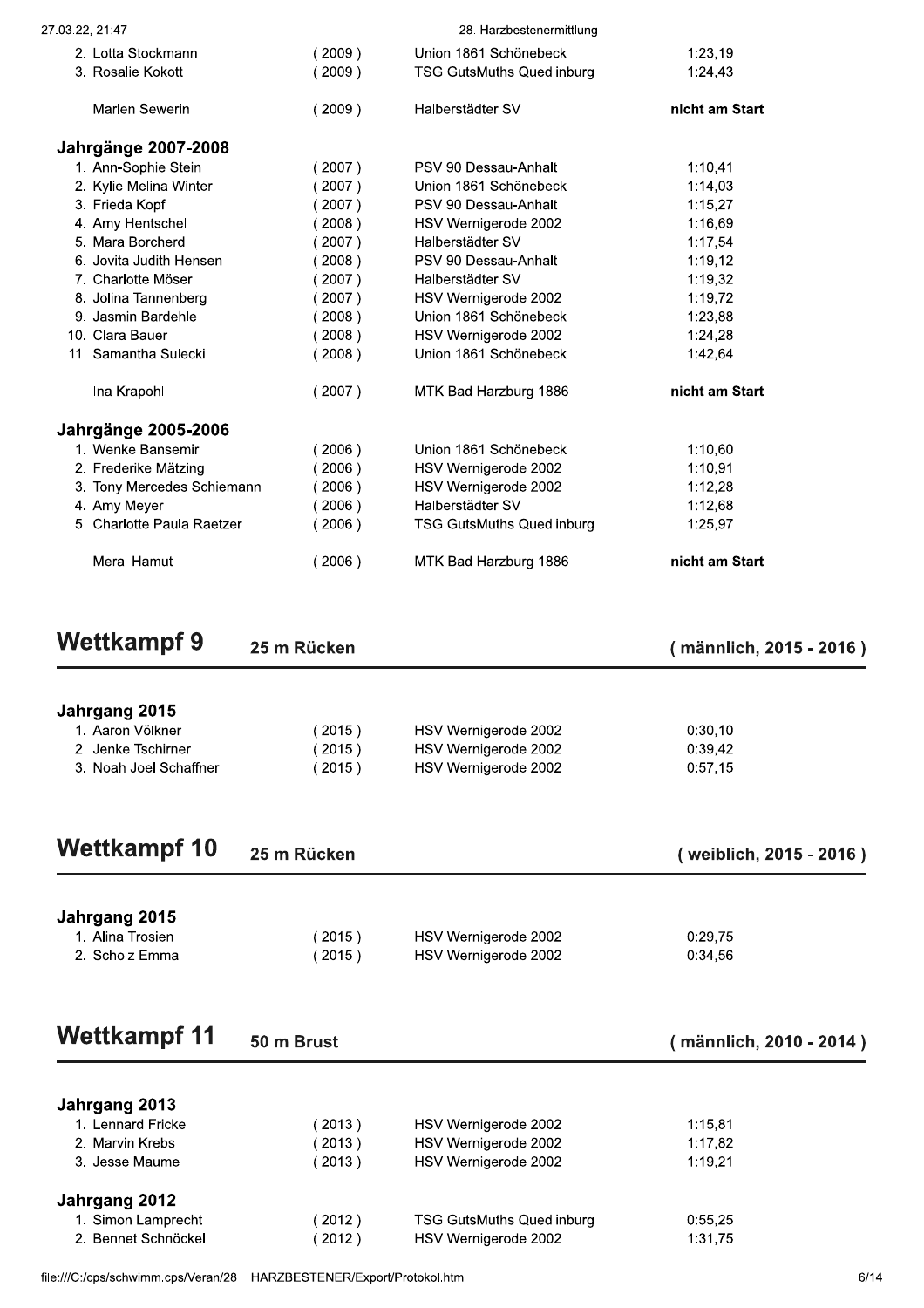| 3. William Sewerin                                                            | (2011)                                         | Halberstädter SV      | 0:55,19 |  |
|-------------------------------------------------------------------------------|------------------------------------------------|-----------------------|---------|--|
| 4. Theo Möser                                                                 | (2011)                                         | Halberstädter SV      | 0:56,46 |  |
| 5. Vico Mamier                                                                | (2011)                                         | HSV Wernigerode 2002  | 0:56,79 |  |
| Erik Leopold Krüger<br><b>DISQUALIFIZIERT:</b>                                | (2011)                                         | PSV 90 Dessau-Anhalt  |         |  |
| (Uhrzeit der Bekanntgabe: 14:50 Uhr)                                          | Mehrere Delfinbewegungen nach dem Start        |                       |         |  |
| Adrian Wronna<br><b>DISQUALIFIZIERT:</b><br>Beine nicht in waagerechter Ebene | (2011)<br>(Uhrzeit der Bekanntgabe: 14:49 Uhr) | Union 1861 Schönebeck |         |  |
| Jahrgang 2010                                                                 |                                                |                       |         |  |

| Jahrgang 2014                                |         |                      |
|----------------------------------------------|---------|----------------------|
| 1. Rubi Stillke                              | (2014)  | HSV Wernigerode 2002 |
| 2. Lena Krahe                                | (2014)  | HSV Wernigerode 2002 |
| Mia Sofie Kutzner                            | (2014)  | HSV Wernigerode 2002 |
| <b>DISQUALIFIZIERT:</b>                      |         |                      |
| Bewegt die Beine nicht in waagerechter Ebene |         |                      |
| (Uhrzeit der Bekanntgabe: 14:55 Uhr)         |         |                      |
| Jahrgang 2013                                |         |                      |
| 1. Neele Schupp                              | (2013)  | HSV Wernigerode 2002 |
| 2. Douling Cobbardt                          | 7 2012) | Holboretädtor SV     |

| 2. Pauline Gebhardt                  | (2013)                                        | Halberstädter SV                 | 0:56,72        |
|--------------------------------------|-----------------------------------------------|----------------------------------|----------------|
| 3. Lucy Born                         | (2013)                                        | HSV Wernigerode 2002             | 0:57,66        |
| Amalia Kuhnhardt                     | (2013)                                        | HSV Wernigerode 2002             |                |
| <b>DISQUALIFIZIERT:</b>              |                                               |                                  |                |
|                                      | Bewegte die Beine nicht in waagerechter Ebene |                                  |                |
| (Uhrzeit der Bekanntgabe: 14:59 Uhr) |                                               |                                  |                |
|                                      |                                               |                                  |                |
| Jahrgang 2012                        |                                               |                                  |                |
| 1. Gina König                        | (2012)                                        | <b>TSG.GutsMuths Quedlinburg</b> | 0:52,41        |
| 2. Leni Stillke                      | (2012)                                        | HSV Wernigerode 2002             | 0:59,64        |
| 3. Sarah Leßmann                     | (2012)                                        | HSV Wernigerode 2002             | 1:00,63        |
| Ronja Schrader                       | (2012)                                        | HSV Wernigerode 2002             | nicht am Start |
| Jahrgang 2011                        |                                               |                                  |                |
| 1. Ida Lotte Stephan                 | (2011)                                        | <b>TSG.GutsMuths Quedlinburg</b> | 0:53,97        |
| 2. Lina Schenk                       | (2011)                                        | Union 1861 Schönebeck            | 0:54,94        |
| 3. Emma Huber                        | (2011)                                        | PSV 90 Dessau-Anhalt             | 0:56,31        |
| 4. Hannah Krahe                      | (2011)                                        | HSV Wernigerode 2002             | 0:56.50        |
| 5. Lily Huber                        | 2011)                                         | PSV 90 Dessau-Anhalt             | 0:58,12        |

file:///C:/cps/schwimm.cps/Veran/28\_\_HARZBESTENER/Export/Protokol.htm

(weiblich, 2010 - 2014)

1:06,78  $1:12,15$ 

 $0:52,02$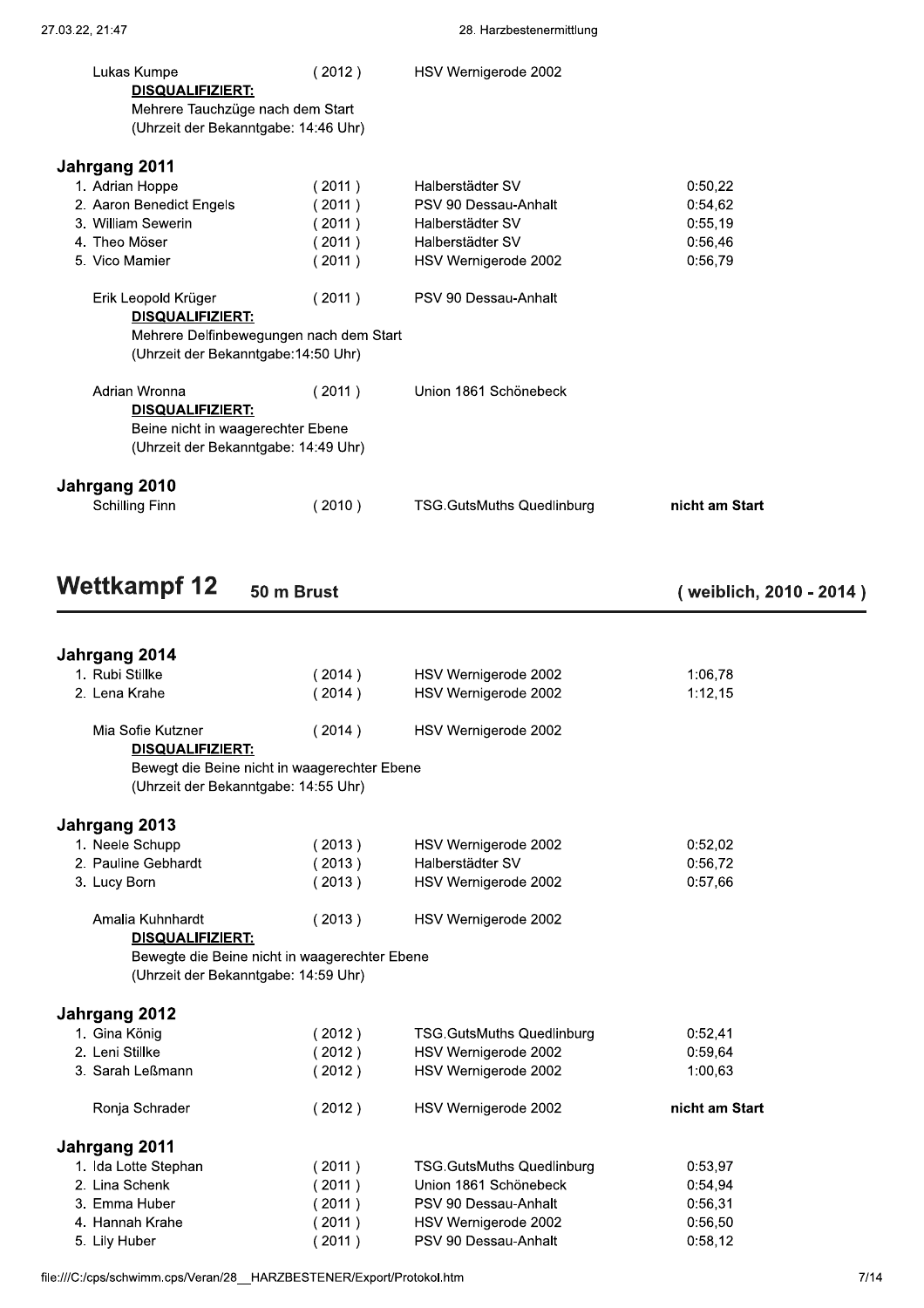| <b>Wettkampf 13</b>                                                                                                  | 100 m Brust |                                                                          | ( männlich, 2005 - 20 |
|----------------------------------------------------------------------------------------------------------------------|-------------|--------------------------------------------------------------------------|-----------------------|
| 3. Maja Dannenberg                                                                                                   | (2010)      | Union 1861 Schönebeck                                                    | 0:52,02               |
| 2. Ida Helene Anna Bujak                                                                                             | (2010)      | HSV Wernigerode 2002                                                     | 0:49,25               |
| Jahrgang 2010<br>1. Charlotte Ahrend                                                                                 | (2010)      | HSV Wernigerode 2002                                                     | 0:49,04               |
| Nora Völkner<br><b>DISQUALIFIZIERT:</b><br>Beine nicht in waagerechter Ebene<br>(Uhrzeit der Bekanntgabe: 14:53 Uhr) | (2011)      | HSV Wernigerode 2002                                                     |                       |
| (Uhrzeit der Bekanntgabe: 15:10Uhr)                                                                                  |             |                                                                          |                       |
| <b>DISQUALIFIZIERT:</b>                                                                                              |             | Die Schwimmerin hat bei der Wende die Wand nicht mit den Händen berührt. |                       |
| Nele Nicklisch                                                                                                       | (2011)      | HSV Wernigerode 2002                                                     |                       |
| 27.03.22, 21:47                                                                                                      |             | 28. Harzbestenermittlung                                                 |                       |

# Wettkampf 13 100 m Brust (männlich, 2005 - 2011)

| <b>Wettkampf 13</b>                          | 100 m Brust |                                  | (männlich, 2005 - 20 |
|----------------------------------------------|-------------|----------------------------------|----------------------|
| Jahrgang 2011                                |             |                                  |                      |
| 1. Theo Möser                                | (2011)      | Halberstädter SV                 | 2:03,74              |
| Jahrgang 2009                                |             |                                  |                      |
| 1. Tom Dirk Seppelt                          | (2009)      | Union 1861 Schönebeck            | 1:38,43              |
| <b>Jahrgänge 2007-2008</b>                   |             |                                  |                      |
| 1. Robert Ribbe                              | (2007)      | <b>TSG.GutsMuths Quedlinburg</b> | 1:33,47              |
| 2. Marek Streve                              | (2007)      | HSV Wernigerode 2002             | 1:34,72              |
| 3. Finn-Luis Erbring                         | (2008)      | PSV 90 Dessau-Anhalt             | 1:36,82              |
| 4. Tamino Zenker                             | (2008)      | Union 1861 Schönebeck            | 1:41,06              |
| 5. Julian Wronna                             | (2008)      | Union 1861 Schönebeck            | 1:51,47              |
| <b>Theodor Goedeke</b>                       | (2007)      | HSV Wernigerode 2002             |                      |
| <b>DISQUALIFIZIERT:</b>                      |             |                                  |                      |
| Führte die Beine nicht in waagerechter Ebene |             |                                  |                      |
| (Uhrzeit der Bekanntgabe: 15:29 Uhr)         |             |                                  |                      |
| Philip Wohlfart                              | (2008)      | MTK Bad Harzburg 1886            | nicht am Start       |
| Niclas Friedrich                             | (2008)      | PSV 90 Dessau-Anhalt             | nicht am Start       |
| <b>Jahrgänge 2005-2006</b>                   |             |                                  |                      |
| 1. Maximilian Queitzsch                      | (2005)      | PSV 90 Dessau-Anhalt             | 1:21,89              |
| 2. Jakob Bauer                               | (2005)      | HSV Wernigerode 2002             | 1:22,03              |
| 3. Max Heydecke                              | (2006)      | <b>TSG.GutsMuths Quedlinburg</b> | 1:25,06              |
| 4. Erik Geisler                              | (2006)      | HSV Wernigerode 2002             | 1:34,31              |
| 5. Marwen Sewerin                            | (2006)      | Halberstädter SV                 | 1:34,50              |
|                                              |             |                                  |                      |
| <b>Wettkampf 14</b>                          | 100 m Brust |                                  | (weiblich, 2005 - 20 |

| <b>Wettkampf 14</b> | 100 <sub>m</sub> |
|---------------------|------------------|
|---------------------|------------------|

External of the USA of the USA of the USA of the USA of the USA of the USA of the USA of the USA of the USA of the USA of the USA of the USA of the USA of the USA of the USA of the USA of the USA of the USA of the USA of t

| <b>Wettkampf 14</b>                                               | 100 m Brust |                                  | (weiblich, 2005 - 20 |
|-------------------------------------------------------------------|-------------|----------------------------------|----------------------|
| Jahrgang 2011                                                     |             |                                  |                      |
| 1. Kimi Hechler                                                   | (2011)      | HSV Wernigerode 2002             | 2:09,50              |
| Louisa Meyer                                                      | (2011)      | HSV Wernigerode 2002             | nicht am Start       |
| Jahrgang 2010                                                     |             |                                  |                      |
| 1. Clara Michalek                                                 | (2010)      | Union 1861 Schönebeck            | 1:43,15              |
| 2. Hanna Gottschalt                                               | (2010)      | <b>TSG.GutsMuths Quedlinburg</b> | 1:49,22              |
| e:///C:/cps/schwimm.cps/Veran/28 HARZBESTENER/Export/Protokol.htm |             |                                  |                      |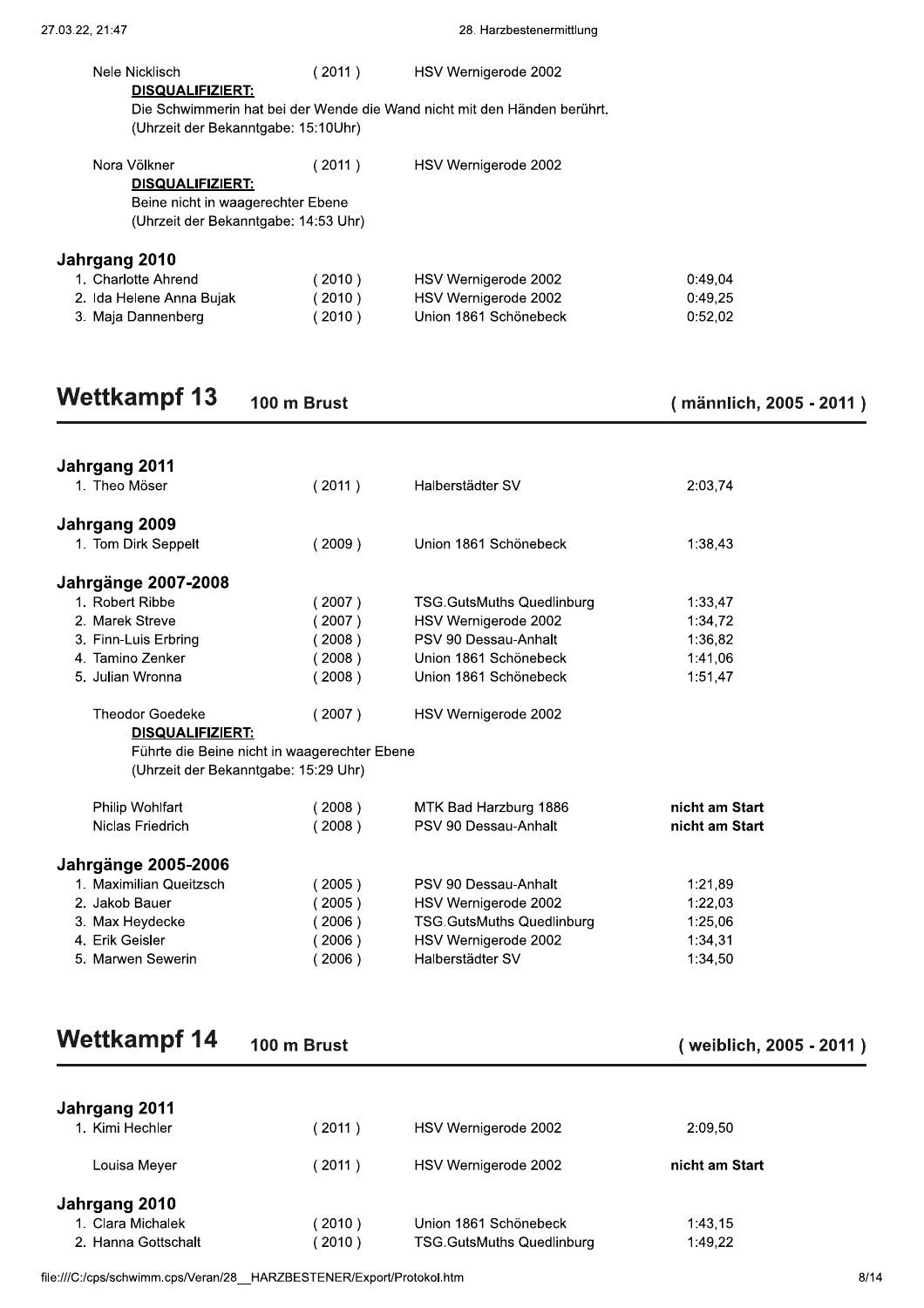| 27.03.22, 21:47                                                                 |        | 28. Harzbestenermittlung                                   |                |
|---------------------------------------------------------------------------------|--------|------------------------------------------------------------|----------------|
| 3. Maja Dannenberg                                                              | (2010) | Union 1861 Schönebeck                                      | 1:52,28        |
| 4. Victoria Foersterling                                                        | (2010) | HSV Wernigerode 2002                                       | 2:21,75        |
| Jahrgang 2009                                                                   |        |                                                            |                |
| 1. Emma Gottschalt                                                              | (2009) | <b>TSG.GutsMuths Quedlinburg</b>                           | 1:44,01        |
| <b>Jahrgänge 2007-2008</b>                                                      |        |                                                            |                |
| 1. Marlene Storch                                                               | (2007) | <b>TSG.GutsMuths Quedlinburg</b>                           | 1:32,03        |
| 2. Kylie Melina Winter                                                          | (2007) | Union 1861 Schönebeck                                      | 1:33,47        |
| 3. Amy Hentschel                                                                | (2008) | HSV Wernigerode 2002                                       | 1:35,32        |
| 4. Ann-Sophie Stein                                                             | (2007) | PSV 90 Dessau-Anhalt                                       | 1:35,63        |
| 5. Mara Borcherd                                                                | (2007) | Halberstädter SV                                           | 1:35,90        |
| 6. Frieda Kopf                                                                  | (2007) | PSV 90 Dessau-Anhalt                                       | 1:36,63        |
| 7. Nele Jäger                                                                   | (2008) | <b>TSG.GutsMuths Quedlinburg</b>                           | 1:40,34        |
| 8. Jasmin Bardehle                                                              | (2008) | Union 1861 Schönebeck                                      | 1:42,21        |
| 9. Jolina Tannenberg                                                            | (2007) | HSV Wernigerode 2002                                       | 1:55,88        |
| Clara Bauer<br><b>DISQUALIFIZIERT:</b>                                          | (2008) | HSV Wernigerode 2002                                       |                |
|                                                                                 |        | Schwimmerin führte mehrere Tauchgänge nach dem Start durch |                |
| (Uhrzeit der Bekanntgabe: 15:40 Uhr)                                            |        |                                                            |                |
| Samantha Sulecki<br>DISQUALIFIZIERT:                                            | (2008) | Union 1861 Schönebeck                                      |                |
| Führte Beine nicht in waagerechet Ebene<br>(Uhrzeit der Bekanntgabe: 15:38 Uhr) |        |                                                            |                |
| Ina Krapohl                                                                     | (2007) | MTK Bad Harzburg 1886                                      | nicht am Start |
| <b>Jahrgänge 2005-2006</b>                                                      |        |                                                            |                |
| 1. Wenke Bansemir                                                               | (2006) | Union 1861 Schönebeck                                      | 1:27,03        |
| 2. Charlotte Paula Raetzer                                                      | (2006) | <b>TSG.GutsMuths Quedlinburg</b>                           | 1:37,47        |
| 3. Frederike Mätzing                                                            | (2006) | HSV Wernigerode 2002                                       | 1:37,59        |
| 4. Amy Meyer                                                                    | (2006) | Halberstädter SV                                           | 1:38,19        |

| <b>Wettkampf 15</b>                  | 50 m Rücken       |                                  | (männlich, 2010 - 2014) |
|--------------------------------------|-------------------|----------------------------------|-------------------------|
|                                      |                   |                                  |                         |
| Jahrgang 2013                        |                   |                                  |                         |
| 1. Lennard Fricke                    | (2013)            | HSV Wernigerode 2002             | 1:05,82                 |
| 2. Marvin Krebs                      | 2013)             | HSV Wernigerode 2002             | 1:05.96                 |
| 3. Jesse Maume                       | (2013)            | HSV Wernigerode 2002             | 1:20.09                 |
| Jahrgang 2012                        |                   |                                  |                         |
| 1. Simon Lamprecht                   | (2012)            | <b>TSG.GutsMuths Quedlinburg</b> | 0:49,28                 |
| 2. Lukas Kumpe                       | (2012)            | HSV Wernigerode 2002             | 1:01,16                 |
| Bennet Schnöckel                     | (2012)            | HSV Wernigerode 2002             |                         |
| <b>DISQUALIFIZIERT:</b>              |                   |                                  |                         |
| Starter startete vor dem Signal      |                   |                                  |                         |
| (Uhrzeit der Bekanntgabe: 15:47 Uhr) |                   |                                  |                         |
| Jahrgang 2011                        |                   |                                  |                         |
| 1. William Sewerin                   | (2011)            | Halberstädter SV                 | 0:49,96                 |
| 2. Erik Leopold Krüger               | 2011)             | PSV 90 Dessau-Anhalt             | 0:51,20                 |
| 3. Aaron Benedict Engels             | 2011)             | PSV 90 Dessau-Anhalt             | 0:53,38                 |
| 4. Theo Möser                        | $^{\prime}$ 2011) | Halberstädter SV                 | 0:54,72                 |
| 5. Emil Gustav Moll                  | 2011)             | PSV 90 Dessau-Anhalt             | 0:55,01                 |
| 6. Adrian Wronna                     | (2011)            | Union 1861 Schönebeck            | 0:55,54                 |
| Vico Mamier                          | 2011)             | HSV Wernigerode 2002             |                         |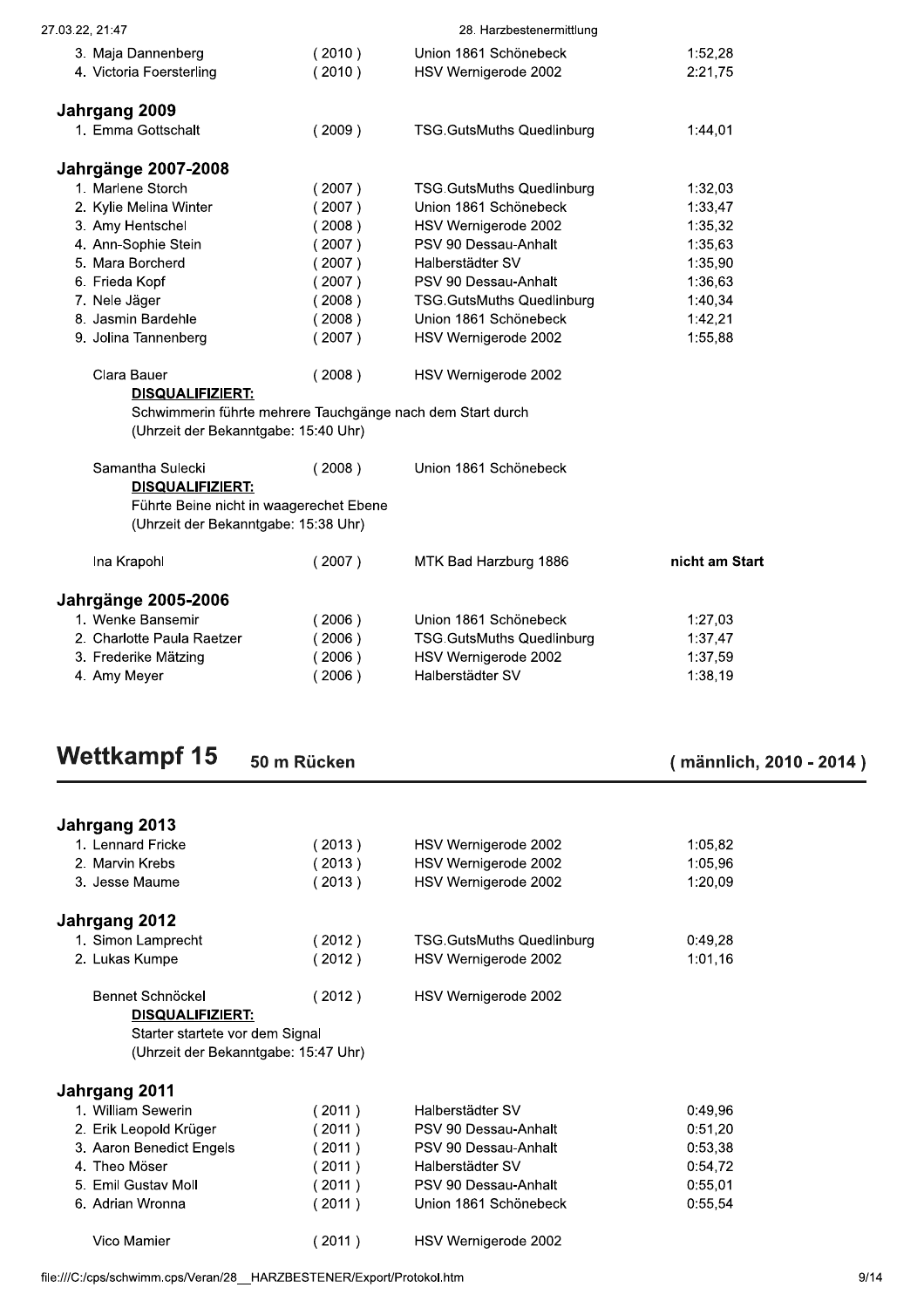| <b>DIOGOALII ILILIAI.</b>                                  |
|------------------------------------------------------------|
| Der Schwimmer führte keine kontinuierliche Wendebewegung d |
| (Uhrzeit der Bekanntgabe: 15:53 Uhr)                       |

#### Jahrgang 2010

| <b>Wettkampf 16</b>                 | 50 m Rücken                          |                                                                | (weiblich, 2010 - 20 |
|-------------------------------------|--------------------------------------|----------------------------------------------------------------|----------------------|
| Schilling Finn                      | (2010)                               | <b>TSG.GutsMuths Quedlinburg</b>                               | nicht am Start       |
| Jahrgang 2010<br>1. Vincent Schasse | (2010)                               | Union 1861 Schönebeck                                          | 0:40,03              |
| <b>DISQUALIFIZIERT:</b>             | (Uhrzeit der Bekanntgabe: 15:53 Uhr) | Der Schwimmer führte keine kontinuierliche Wendebewegung durch |                      |
| 27.03.22, 21:47                     |                                      | 28. Harzbestenermittlung                                       |                      |

| <b>Wettkampf 16</b><br>50 m Rücken<br>(weiblich, 2010 - 2014 ) |
|----------------------------------------------------------------|
|----------------------------------------------------------------|

| (weiblich, 2010 - 2014) |  |  |
|-------------------------|--|--|
|-------------------------|--|--|

| Jahrgang 2014                                                                   |        |                                  |                |
|---------------------------------------------------------------------------------|--------|----------------------------------|----------------|
| 1. Rubi Stillke                                                                 | (2014) | HSV Wernigerode 2002             | 1:02,59        |
| 2. Jette Wollmann                                                               | (2014) | HSV Wernigerode 2002             | 1:04,42        |
| 3. Mia Sofie Kutzner                                                            | (2014) | HSV Wernigerode 2002             | 1:04,90        |
| 4. Lena Krahe                                                                   | (2014) | HSV Wernigerode 2002             | 1:11,97        |
| Jahrgang 2013                                                                   |        |                                  |                |
| 1. Neele Schupp                                                                 | (2013) | HSV Wernigerode 2002             | 0:49,37        |
| 2. Tamara Höll                                                                  | (2013) | PSV 90 Dessau-Anhalt             | 0:53,06        |
| 3. Lucy Born                                                                    | (2013) | HSV Wernigerode 2002             | 0:53,24        |
| 4. Amalia Kuhnhardt                                                             | (2013) | HSV Wernigerode 2002             | 0:53,31        |
| Pauline Gebhardt                                                                | (2013) | Halberstädter SV                 |                |
| DISQUALIFIZIERT:                                                                |        |                                  |                |
| Anschlag erfolgte in Bauchlage<br>(Uhrzeit der Bekanntgabe: 15:57 Uhr)          |        |                                  |                |
| Jahrgang 2012                                                                   |        |                                  |                |
| 1. Lotte Schupp                                                                 | (2012) | HSV Wernigerode 2002             | 0:40,31        |
| 2. Leni Biddermann                                                              | (2012) | PSV 90 Dessau-Anhalt             | 0:49,90        |
| 3. Leni Stillke                                                                 | (2012) | HSV Wernigerode 2002             | 0:53,75        |
| 4. Gina König                                                                   | (2012) | <b>TSG.GutsMuths Quedlinburg</b> | 0:57,77        |
| 5. Sarah Leßmann                                                                | (2012) | HSV Wernigerode 2002             | 1:02,50        |
| Ronja Schrader                                                                  | (2012) | HSV Wernigerode 2002             | nicht am Start |
| Jahrgang 2011                                                                   |        |                                  |                |
| 1. Damaris Hensen                                                               | (2011) | PSV 90 Dessau-Anhalt             | 0:43,85        |
| 2. Matilda Frieda Kischel                                                       | (2011) | Halberstädter SV                 | 0:45,22        |
| 3. Lotta Böhm                                                                   | (2011) | Union 1861 Schönebeck            | 0:46,94        |
| 4. Nele Nicklisch                                                               | (2011) | HSV Wernigerode 2002             | 0:53,06        |
| 5. Lina Schenk                                                                  | (2011) | Union 1861 Schönebeck            | 0:54,48        |
| 6. Lily Huber                                                                   | (2011) | PSV 90 Dessau-Anhalt             | 0:55,54        |
| 7. Emma Huber                                                                   | (2011) | PSV 90 Dessau-Anhalt             | 0:55,72        |
| 8. Kimi Hechler                                                                 | (2011) | HSV Wernigerode 2002             | 0:58,36        |
| 9. Hannah Krahe                                                                 | (2011) | HSV Wernigerode 2002             | 0:59,07        |
| 10. Nora Völkner                                                                | (2011) | HSV Wernigerode 2002             | 1:06,10        |
| Ida Lotte Stephan                                                               | (2011) | <b>TSG.GutsMuths Quedlinburg</b> |                |
| <u>DISQUALIFIZIERT:</u><br>Anstoß nach Wende in Bauchlage (nicht in Rückenlage) |        |                                  |                |
| (Uhrzeit der Bekanntgabe: 16:01 Uhr)                                            |        |                                  |                |
| Jahrgang 2010                                                                   |        |                                  |                |
| 1. Ida Helene Anna Bujak                                                        | (2010) | HSV Wernigerode 2002             | 0:47,29        |
|                                                                                 |        |                                  |                |

**Wettkampf 17** 100 m Rücken (männlich, 2005 - 2011)<br>e:///C:/cps/schwimm.cps/Veran/28\_HARZBESTENER/Export/Protokol.htm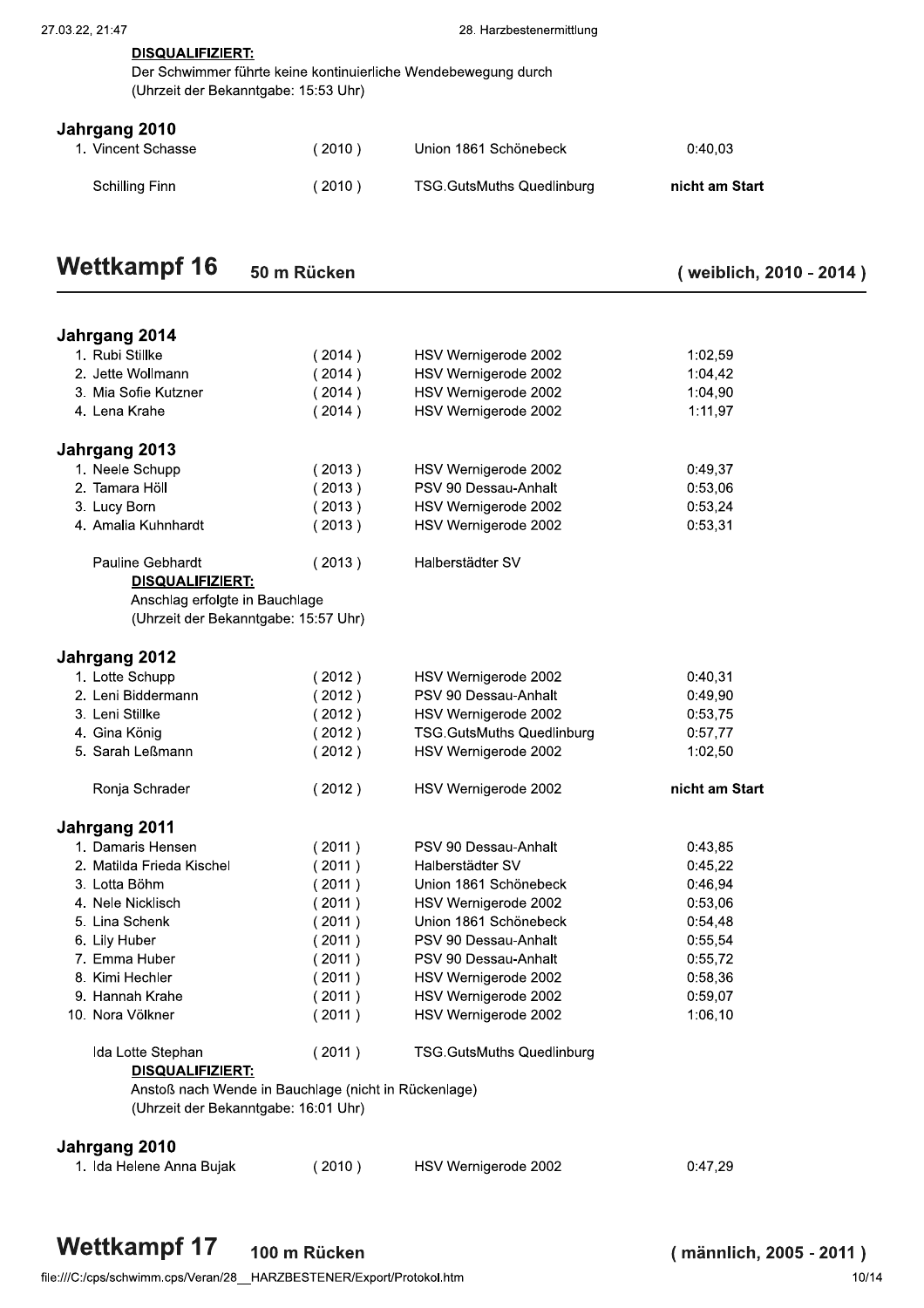| (2007)<br>(2008)<br>(2008)<br>(2005)<br>(2006)<br>(2006)<br>(2006) | HSV Wernigerode 2002<br>Union 1861 Schönebeck<br>Union 1861 Schönebeck<br>PSV 90 Dessau-Anhalt<br>Halberstädter SV<br>HSV Wernigerode 2002<br><b>TSG.GutsMuths Quedlinburg</b> | 1:37,43<br>aufgegeben<br>nicht am Start<br>1:13,47<br>1:18,41<br>1:20,59<br>1:22,03  |
|--------------------------------------------------------------------|--------------------------------------------------------------------------------------------------------------------------------------------------------------------------------|--------------------------------------------------------------------------------------|
|                                                                    |                                                                                                                                                                                |                                                                                      |
|                                                                    |                                                                                                                                                                                |                                                                                      |
|                                                                    |                                                                                                                                                                                |                                                                                      |
|                                                                    |                                                                                                                                                                                |                                                                                      |
|                                                                    |                                                                                                                                                                                |                                                                                      |
|                                                                    |                                                                                                                                                                                |                                                                                      |
|                                                                    |                                                                                                                                                                                |                                                                                      |
|                                                                    |                                                                                                                                                                                | 1:28,97                                                                              |
|                                                                    |                                                                                                                                                                                | 1:27,41                                                                              |
|                                                                    | Union 1861 Schönebeck                                                                                                                                                          | 1:25,37                                                                              |
|                                                                    |                                                                                                                                                                                |                                                                                      |
| (2009)                                                             | Union 1861 Schönebeck                                                                                                                                                          | 1:25,15                                                                              |
|                                                                    |                                                                                                                                                                                |                                                                                      |
| (2011)                                                             | Halberstädter SV                                                                                                                                                               | 1:41,66                                                                              |
|                                                                    |                                                                                                                                                                                |                                                                                      |
|                                                                    |                                                                                                                                                                                |                                                                                      |
|                                                                    | (2008)<br>(2007)<br>(2007)                                                                                                                                                     | 28. Harzbestenermittlung<br>HSV Wernigerode 2002<br><b>TSG.GutsMuths Quedlinburg</b> |

| <b>Wettkampf 18</b> |  | 100 m Rücken |
|---------------------|--|--------------|
|---------------------|--|--------------|

(weiblich, 2005 - 2011)

| <b>Wettkampf 18</b>                  | 100 m Rücken                                        |                                  | (weiblich, 2005 - 20 |
|--------------------------------------|-----------------------------------------------------|----------------------------------|----------------------|
| Jahrgang 2011                        |                                                     |                                  |                      |
| 1. Lotta Böhm                        | (2011)                                              | Union 1861 Schönebeck            | 1:44,59              |
| 2. Hannah Krahe                      | (2011)                                              | HSV Wernigerode 2002             | 2:09,26              |
| Jahrgang 2010                        |                                                     |                                  |                      |
| 1. Hanna Gottschalt                  | (2010)                                              | <b>TSG.GutsMuths Quedlinburg</b> | 1:34,44              |
| 2. Lilli Sulecki                     | (2010)                                              | Union 1861 Schönebeck            | 1:43,44              |
| 3. Clara Michalek                    | (2010)                                              | Union 1861 Schönebeck            | 1:47,72              |
| 4. Victoria Foersterling             | (2010)                                              | HSV Wernigerode 2002             | 2:11,69              |
| Maja Dannenberg                      | (2010)                                              | Union 1861 Schönebeck            |                      |
| DISQUALIFIZIERT:                     |                                                     |                                  |                      |
|                                      | 2. Wende - Keine kontinuierliche Wende durchgeführt |                                  |                      |
| (Uhrzeit der Bekanntgabe: 16:17 Uhr) |                                                     |                                  |                      |
| Jahrgang 2009                        |                                                     |                                  |                      |
| 1. Emma Gottschalt                   | (2009)                                              | <b>TSG.GutsMuths Quedlinburg</b> | 1:35,68              |
| Rosalie Kokott                       | (2009)                                              | <b>TSG.GutsMuths Quedlinburg</b> |                      |
| DISQUALIFIZIERT:                     |                                                     |                                  |                      |
| (Uhrzeit der Bekanntgabe: 16:17 Uhr) | 2. Wende - Keine kontinuierliche Wende durchgeführt |                                  |                      |
|                                      |                                                     |                                  |                      |
| Marlen Sewerin                       | (2009)                                              | Halberstädter SV                 | nicht am Start       |
| Lotta Stockmann                      | (2009)                                              | Union 1861 Schönebeck            | nicht am Start       |
| <b>Jahrgänge 2007-2008</b>           |                                                     |                                  |                      |
| 1. Jasmin Bardehle                   | (2008)                                              | Union 1861 Schönebeck            | 1:30,88              |
| 2. Clara Bauer                       | (2008)                                              | HSV Wernigerode 2002             | 1:32,91              |
| 3. Charlotte Möser                   | (2007)                                              | Halberstädter SV                 | 1:33,68              |
| 4. Jolina Tannenberg                 | (2007)                                              | HSV Wernigerode 2002             | 1:34,10              |
| 5. Marlene Storch                    | (2007)                                              | TSG.GutsMuths Quedlinburg        | 1:35,41              |
| 6. Nele Jäger                        | (2008)                                              | <b>TSG.GutsMuths Quedlinburg</b> | 1:37,25              |
| 7. Mara Borcherd                     | (2007)                                              | Halberstädter SV                 | 1:38,13              |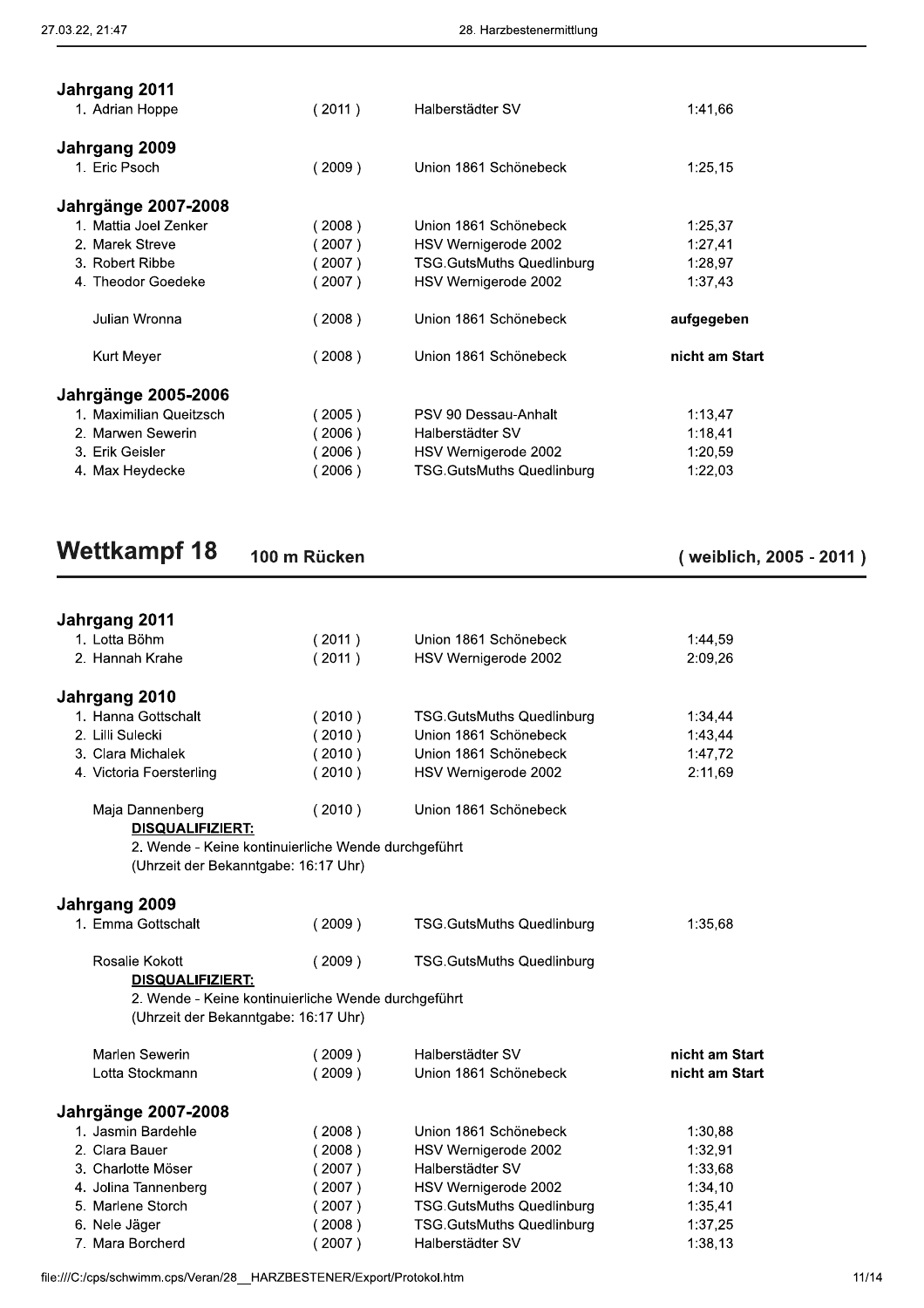| 27.03.22, 21:47<br>8. Samantha Sulecki                                | (2008)                                                                            | 28. Harzbestenermittlung<br>Union 1861 Schönebeck |                  | 1:48,81                 |      |
|-----------------------------------------------------------------------|-----------------------------------------------------------------------------------|---------------------------------------------------|------------------|-------------------------|------|
|                                                                       |                                                                                   |                                                   |                  |                         |      |
| Jahrgänge 2005-2006                                                   |                                                                                   |                                                   |                  |                         |      |
| 1. Frederike Mätzing<br>2. Amy Meyer                                  | (2006)<br>(2006)                                                                  | HSV Wernigerode 2002<br>Halberstädter SV          |                  | 1:19,28<br>1:26,91      |      |
| 3. Tony Mercedes Schiemann                                            | (2006)                                                                            | HSV Wernigerode 2002                              |                  | 1:29,18                 |      |
| 4. Charlotte Paula Raetzer                                            | (2006)                                                                            | <b>TSG.GutsMuths Quedlinburg</b>                  |                  | 1:40,19                 |      |
| Meral Hamut                                                           | (2006)                                                                            | MTK Bad Harzburg 1886                             |                  | nicht am Start          |      |
| <b>Wettkampf 19</b>                                                   | 50 m Schmetterling                                                                |                                                   |                  | (männlich, 2010 - 2012) |      |
| Jahrgang 2011                                                         |                                                                                   |                                                   |                  |                         |      |
| 1. William Sewerin<br>2. Emil Gustav Moll                             | (2011)<br>(2011)                                                                  | Halberstädter SV<br>PSV 90 Dessau-Anhalt          |                  | 0:48,28<br>0:49,78      |      |
| <b>Wettkampf 20</b>                                                   | 50 m Schmetterling                                                                |                                                   |                  | (weiblich, 2010 - 2012) |      |
|                                                                       |                                                                                   |                                                   |                  |                         |      |
| Jahrgang 2012<br>1. Lotte Schupp                                      | (2012)                                                                            | HSV Wernigerode 2002                              |                  | 0:48,31                 |      |
| Leni Biddermann                                                       | (2012)                                                                            | PSV 90 Dessau-Anhalt                              |                  |                         |      |
| <b>DISQUALIFIZIERT:</b>                                               | Wendeanschlag erfolgte nur mit einer Hand<br>(Uhrzeit der Bekanntgabe: 16:45 Uhr) |                                                   |                  |                         |      |
| Jahrgang 2011<br>1. Damaris Hensen                                    | (2011)                                                                            | PSV 90 Dessau-Anhalt                              |                  | 0:44,13                 |      |
| Jahrgang 2010<br>1. Neele Charlott Hennig                             | (2010)                                                                            | Union 1861 Schönebeck                             |                  | 0:38,50                 |      |
| Hermine Beier                                                         | (2010)                                                                            | MTK Bad Harzburg 1886                             |                  | nicht am Start          |      |
| <b>Wettkampf 21</b>                                                   | 200 m Freistil                                                                    |                                                   |                  | (männlich, 2005 - 2012) |      |
| Jahrgang 2011                                                         |                                                                                   |                                                   |                  |                         |      |
| 1. Adrian Hoppe                                                       | (2011)                                                                            | Halberstädter SV                                  | 100 m<br>1:33,50 | 3:16,78                 |      |
| Jahrgang 2010<br>1. Vincent Schasse                                   | (2010)                                                                            | Union 1861 Schönebeck                             | 100 m<br>1:34,47 | 3:10,06                 |      |
| Jahrgang 2009<br>1. Tom Dirk Seppelt                                  | (2009)                                                                            | Union 1861 Schönebeck                             | 100 m<br>1:28,27 | 3:03,34                 |      |
| <b>Jahrgänge 2007-2008</b><br>1. Felix Psoch                          | (2007)                                                                            | Union 1861 Schönebeck                             |                  | 2:45,47                 |      |
| file:///C:/cps/schwimm.cps/Veran/28__HARZBESTENER/Export/Protokol.htm |                                                                                   |                                                   |                  |                         | 12/1 |
|                                                                       |                                                                                   |                                                   |                  |                         |      |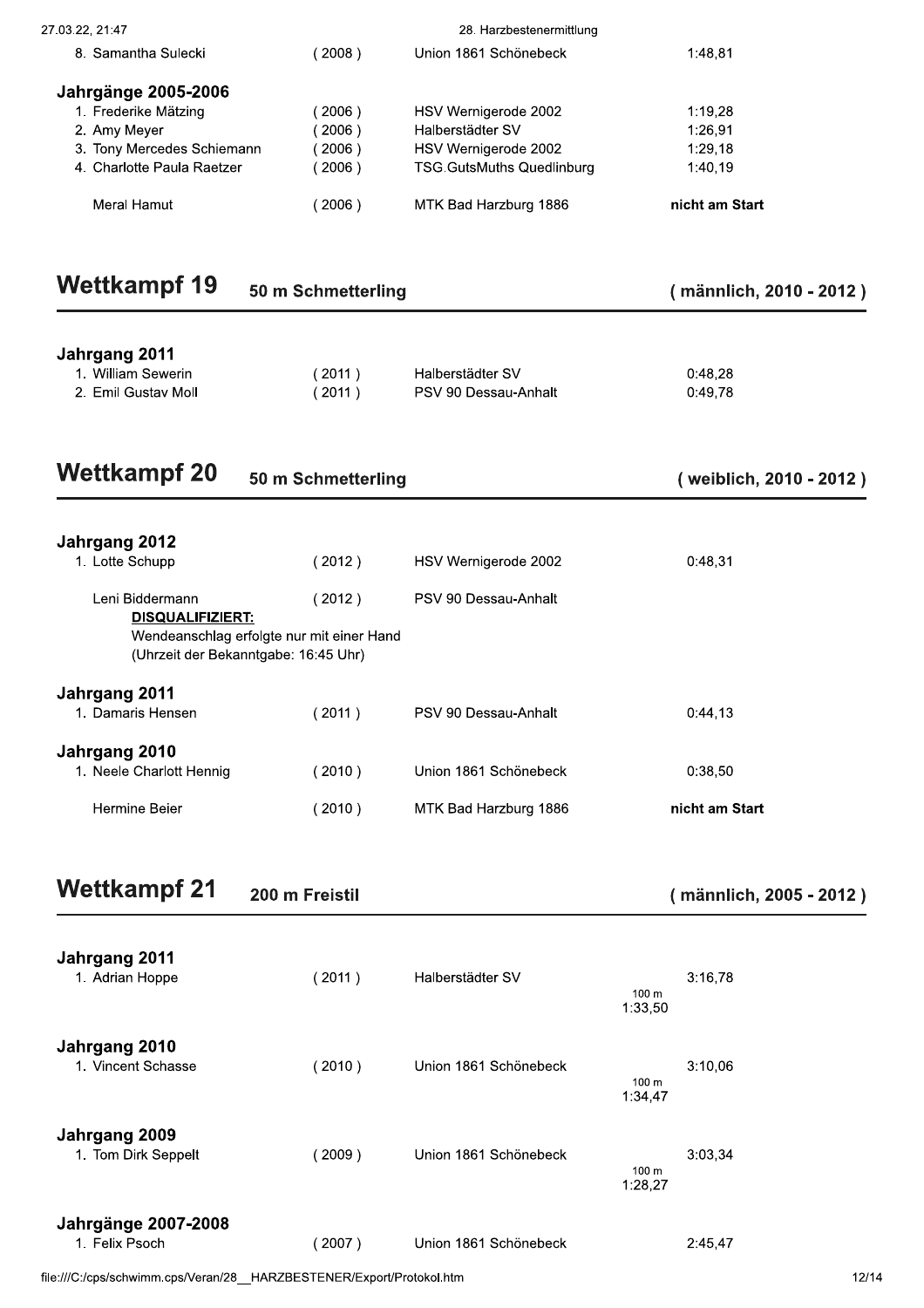#### 28. Harzbestenermittlung

|                                                                                |        |                                  | 100 m<br>1:19.04            |
|--------------------------------------------------------------------------------|--------|----------------------------------|-----------------------------|
| 2. Finn-Luis Erbring                                                           | (2008) | PSV 90 Dessau-Anhalt             | 2:47,84                     |
|                                                                                |        |                                  | 100 <sub>m</sub><br>1:21,27 |
| 3. Theodor Goedeke                                                             | (2007) | HSV Wernigerode 2002             | 2:50.17                     |
|                                                                                |        |                                  | 100 m                       |
| 4. Mattia Joel Zenker                                                          | (2008) | Union 1861 Schönebeck            | 1:20,65<br>3:00,36          |
|                                                                                |        |                                  | 100 m                       |
|                                                                                |        |                                  | 1:27,59                     |
| 5. Tamino Zenker                                                               | (2008) | Union 1861 Schönebeck            | 3:01.69<br>100 m            |
|                                                                                |        |                                  | 1:27,10                     |
| 6. Robert Ribbe                                                                | (2007) | <b>TSG.GutsMuths Quedlinburg</b> | 3:02,65                     |
|                                                                                |        |                                  | 100 m<br>1:27,92            |
|                                                                                |        |                                  |                             |
| <b>Marek Streve</b>                                                            | (2007) | HSV Wernigerode 2002             |                             |
| <b>DISQUALIFIZIERT:</b>                                                        |        |                                  |                             |
| Schwimmer startete vor dem Startsignal<br>(Uhrzeit der Bekanntgabe: 16:54 Uhr) |        |                                  |                             |
|                                                                                |        |                                  |                             |
| Niclas Friedrich                                                               | (2008) | PSV 90 Dessau-Anhalt             | nicht am Start              |
|                                                                                |        |                                  |                             |
| <b>Jahrgänge 2005-2006</b>                                                     |        |                                  |                             |
| 1. Jakob Bauer                                                                 | (2005) | HSV Wernigerode 2002             | 2:33,78<br>100 m            |
|                                                                                |        |                                  | 1:12,41                     |
| 2. John Sebastian Wilsdorf                                                     | (2005) | Union 1861 Schönebeck            | 2:33,97                     |
|                                                                                |        |                                  | 100 m<br>1:15,24            |
| 3. Marwen Sewerin                                                              | (2006) | Halberstädter SV                 | 2:34.84                     |
|                                                                                |        |                                  | 100 m<br>1:14,72            |
| 4. Erik Geisler                                                                | (2006) | HSV Wernigerode 2002             | 2:42,93                     |
|                                                                                |        |                                  | 100 m                       |
|                                                                                |        |                                  | 1:17,00                     |

#### **Wettkampf 22** 200 m Freistil

### (weiblich, 2005 - 2012)

| Jahrgang 2012<br>1. Lotte Schupp           | (2012)           | HSV Wernigerode 2002                      | 3:05,44<br>100 <sub>m</sub><br>1:30,30 |
|--------------------------------------------|------------------|-------------------------------------------|----------------------------------------|
| Jahrgang 2011<br>1. Matilda Frieda Kischel | (2011)           | Halberstädter SV                          | 3:30,53<br>100 <sub>m</sub><br>1:33,21 |
| Jahrgang 2010<br>1. Charlotte Ahrend       | (2010)           | HSV Wernigerode 2002                      | 2:56.79<br>100 <sub>m</sub><br>1:35,25 |
| Hermine Beier                              | (2010)           | MTK Bad Harzburg 1886                     | nicht am Start                         |
| Jahrgang 2009<br>1. Rosalie Kokott         | (2009)           | <b>TSG.GutsMuths Quedlinburg</b>          | 3:15,55<br>100 <sub>m</sub><br>1:31,50 |
| Marlen Sewerin<br>Lotta Stockmann          | (2009)<br>(2009) | Halberstädter SV<br>Union 1861 Schönebeck | nicht am Start<br>nicht am Start       |

file:///C:/cps/schwimm.cps/Veran/28\_\_HARZBESTENER/Export/Protokol.htm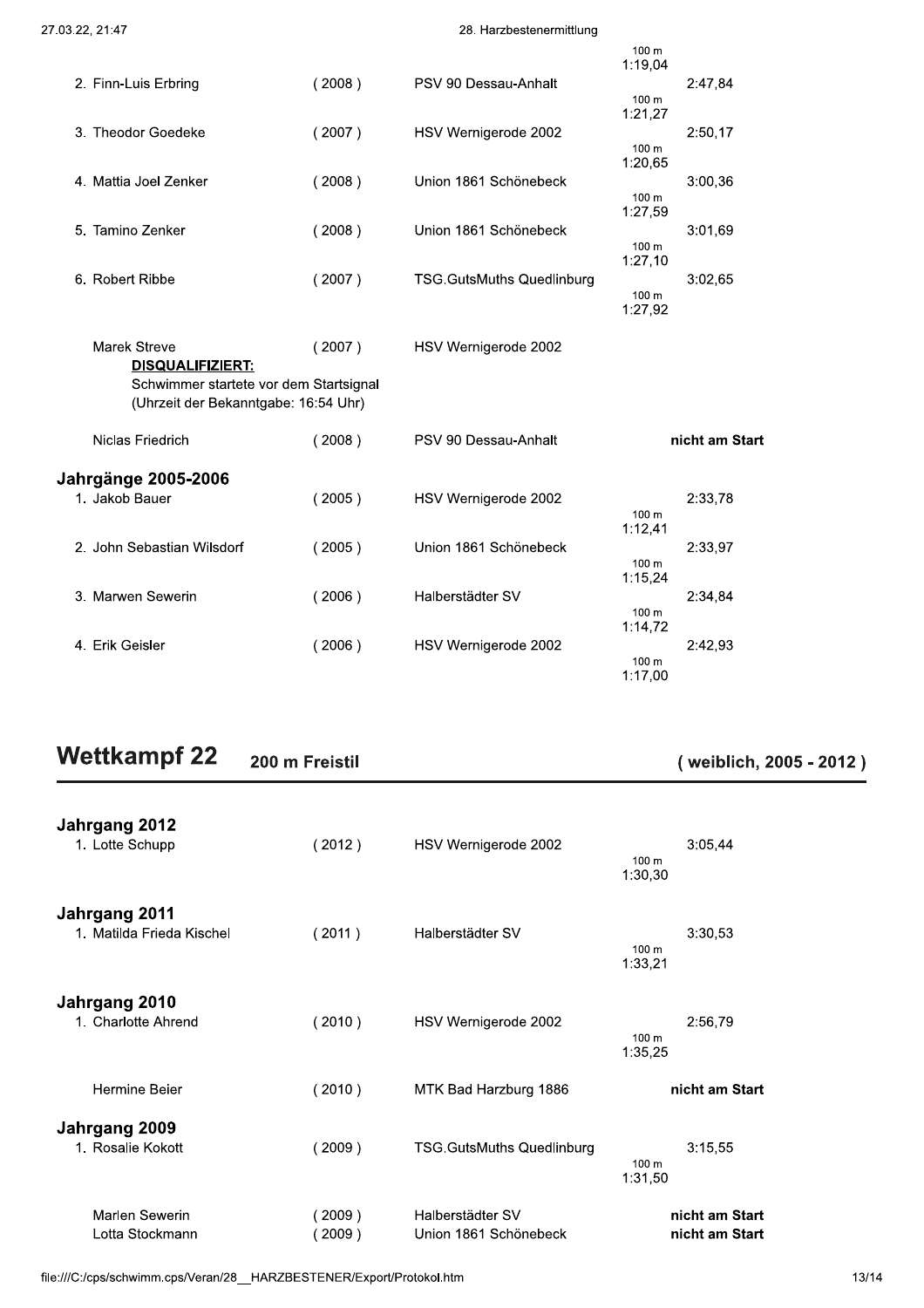27.03.22, 21:47

#### 28. Harzbestenermittlung

| Jahrgänge 2007-2008        |        |                                  |                  |
|----------------------------|--------|----------------------------------|------------------|
| 1. Ann-Sophie Stein        | (2007) | PSV 90 Dessau-Anhalt             | 2:37,58          |
|                            |        |                                  | 100 m            |
|                            |        |                                  | 1:16,96          |
| 2. Mara Borcherd           | (2007) | Halberstädter SV                 | 2:53,00          |
|                            |        |                                  | 100 m            |
|                            |        |                                  | 1:22,91          |
|                            | (2007) | Union 1861 Schönebeck            | 2:54,59          |
| 3. Kylie Melina Winter     |        |                                  | 100 m            |
|                            |        |                                  | 1:22,34          |
|                            |        |                                  |                  |
| 4. Charlotte Möser         | (2007) | Halberstädter SV                 | 2:54,66          |
|                            |        |                                  | 100 m<br>1:25,72 |
|                            |        |                                  |                  |
| 5. Amy Hentschel           | (2008) | HSV Wernigerode 2002             | 2:55,22          |
|                            |        |                                  | 100 m<br>1:23,44 |
|                            |        |                                  |                  |
| 6. Jolina Tannenberg       | (2007) | HSV Wernigerode 2002             | 2:55,25          |
|                            |        |                                  | 100 m<br>1:24,56 |
|                            |        |                                  |                  |
| 7. Marlene Storch          | (2007) | <b>TSG.GutsMuths Quedlinburg</b> | 2:56,60          |
|                            |        |                                  | 100 m<br>1:23,37 |
|                            |        |                                  |                  |
|                            |        |                                  |                  |
| Jovita Judith Hensen       | (2008) | PSV 90 Dessau-Anhalt             | aufgegeben       |
|                            |        |                                  | 100 m            |
|                            |        |                                  |                  |
|                            |        |                                  |                  |
| <b>Jahrgänge 2005-2006</b> |        |                                  |                  |
| 1. Amy Meyer               | (2006) | Halberstädter SV                 | 2:40,36          |
|                            |        |                                  | 100 m            |
|                            |        |                                  | 1:18,05          |
| 2. Frederike Mätzing       | (2006) | HSV Wernigerode 2002             | 2:40,56          |
|                            |        |                                  | 100 m            |
|                            |        |                                  | 1:16,62          |
| 3. Tony Mercedes Schiemann | (2006) | HSV Wernigerode 2002             | 2:42.32          |
|                            |        |                                  | 100 m            |
|                            |        |                                  | 1:19,22          |
| 4. Wenke Bansemir          | (2006) | Union 1861 Schönebeck            | 2:42,63          |
|                            |        |                                  | 100 m            |
|                            |        |                                  | 1:18,85          |
|                            |        |                                  |                  |
| Meral Hamut                | (2006) | MTK Bad Harzburg 1886            | nicht am Start   |
|                            |        |                                  |                  |